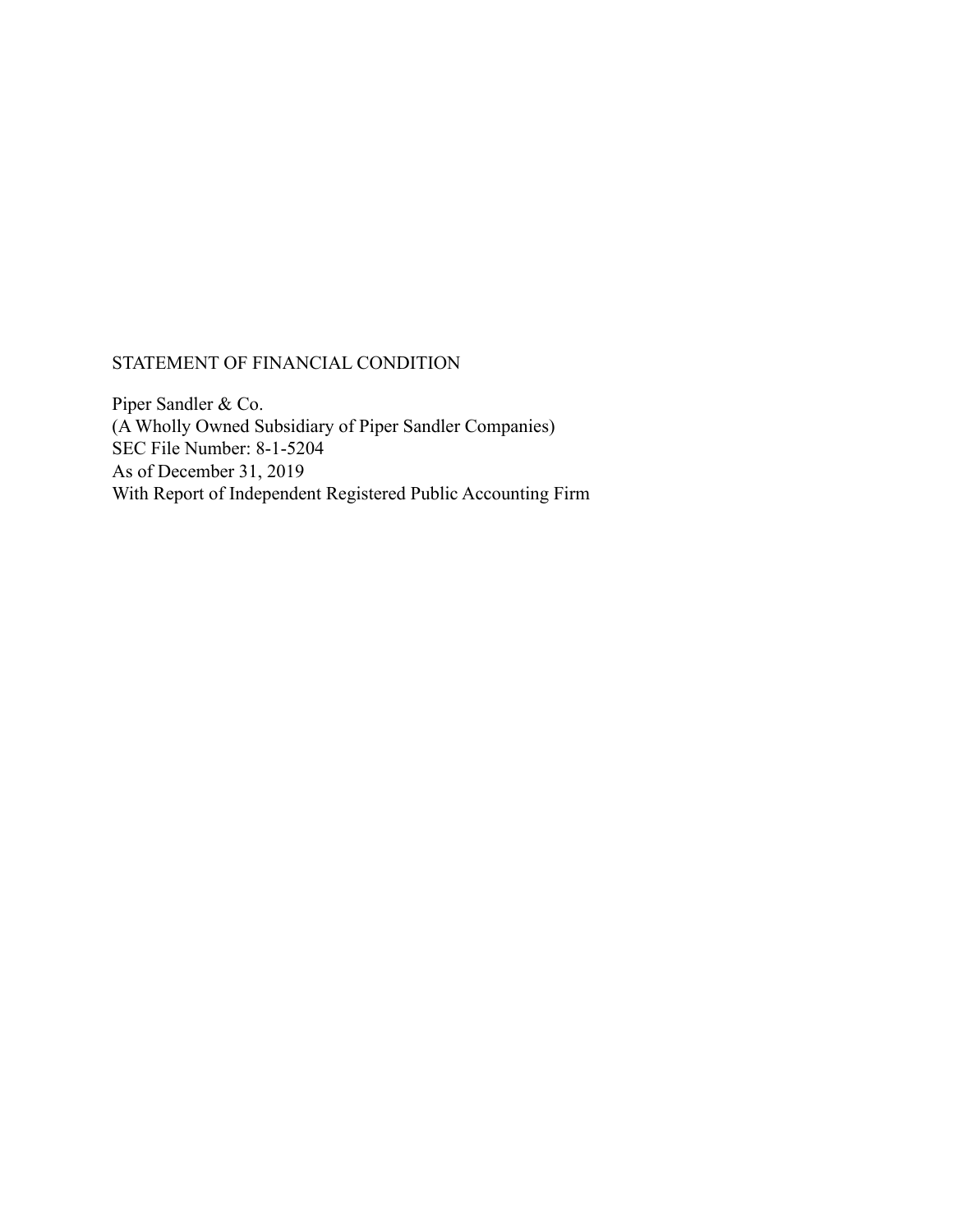# Page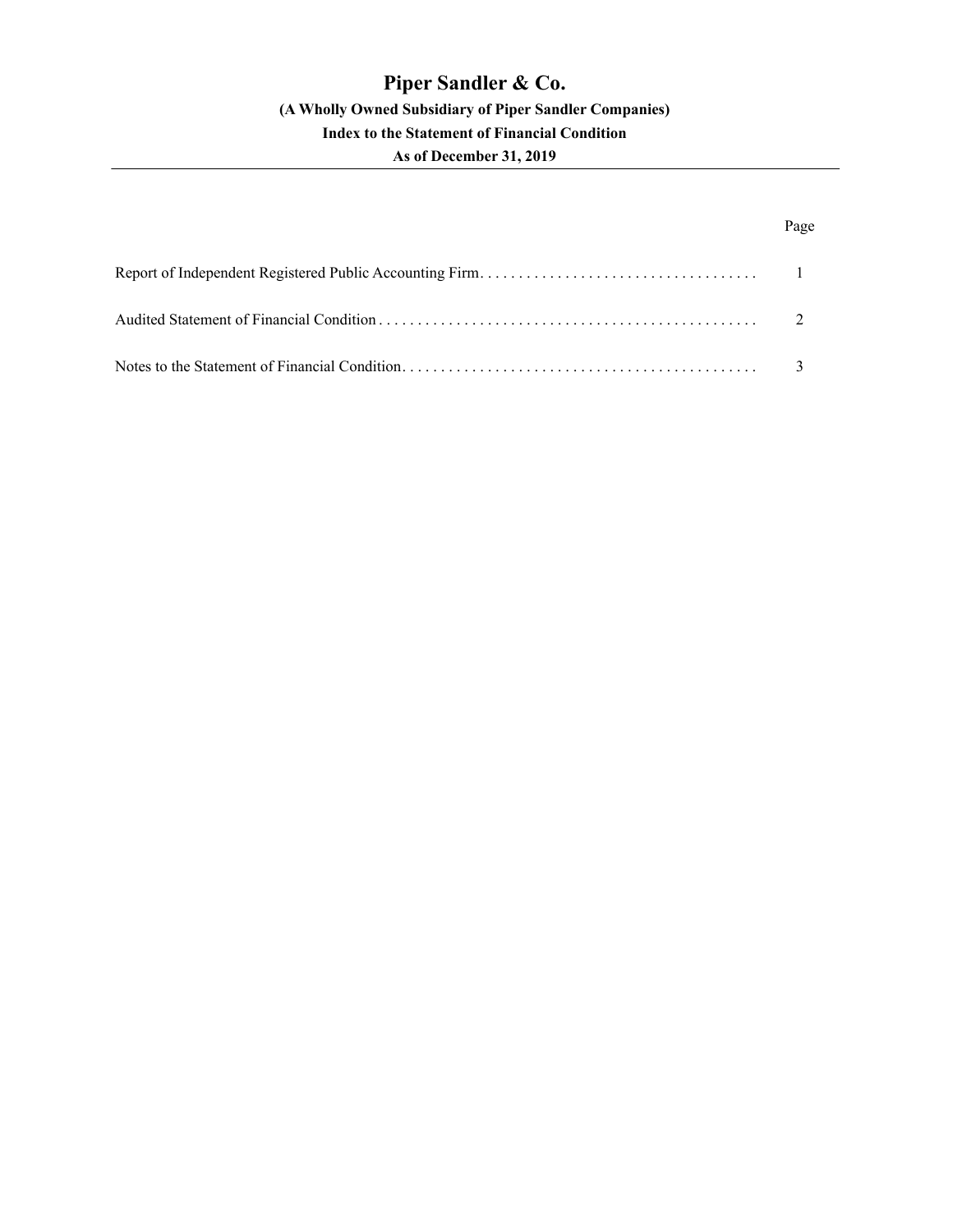# Report of Independent Registered Public Accounting Firm

To the Shareholder and the Board of Directors of Piper Sandler & Co.

# **Opinion on the Financial Statement**

We have audited the accompanying statement of financial condition of Piper Sandler & Co. (the Company, formerly known as Piper Jaffray & Co.) as of December 31, 2019, and the related notes (collectively referred to as the "financial statement"). In our opinion, the financial statement presents fairly, in all material respects, the financial position of the Company at December 31, 2019, in conformity with U.S. generally accepted accounting principles.

# **Basis for Opinion**

This financial statement is the responsibility of the Company's management. Our responsibility is to express an opinion on the Company's financial statement based on our audit. We are a public accounting firm registered with the Public Company Accounting Oversight Board (United States) (PCAOB) and are required to be independent with respect to the Company in accordance with the U.S. federal securities laws and the applicable rules and regulations of the Securities and Exchange Commission and the PCAOB.

We conducted our audit in accordance with the standards of the PCAOB. Those standards require that we plan and perform the audit to obtain reasonable assurance about whether the financial statement is free of material misstatement, whether due to error or fraud. Our audit included performing procedures to assess the risks of material misstatement of the financial statement, whether due to error or fraud, and performing procedures that respond to those risks. Such procedures included examining, on a test basis, evidence regarding the amounts and disclosures in the financial statement. Our audit also included evaluating the accounting principles used and significant estimates made by management, as well as evaluating the overall financial statement presentation. We believe that our audit provides a reasonable basis for our opinion.

Ennet + Young LLP

We have served as the Company's auditor since 2003.

Minneapolis, Minnesota February 28, 2020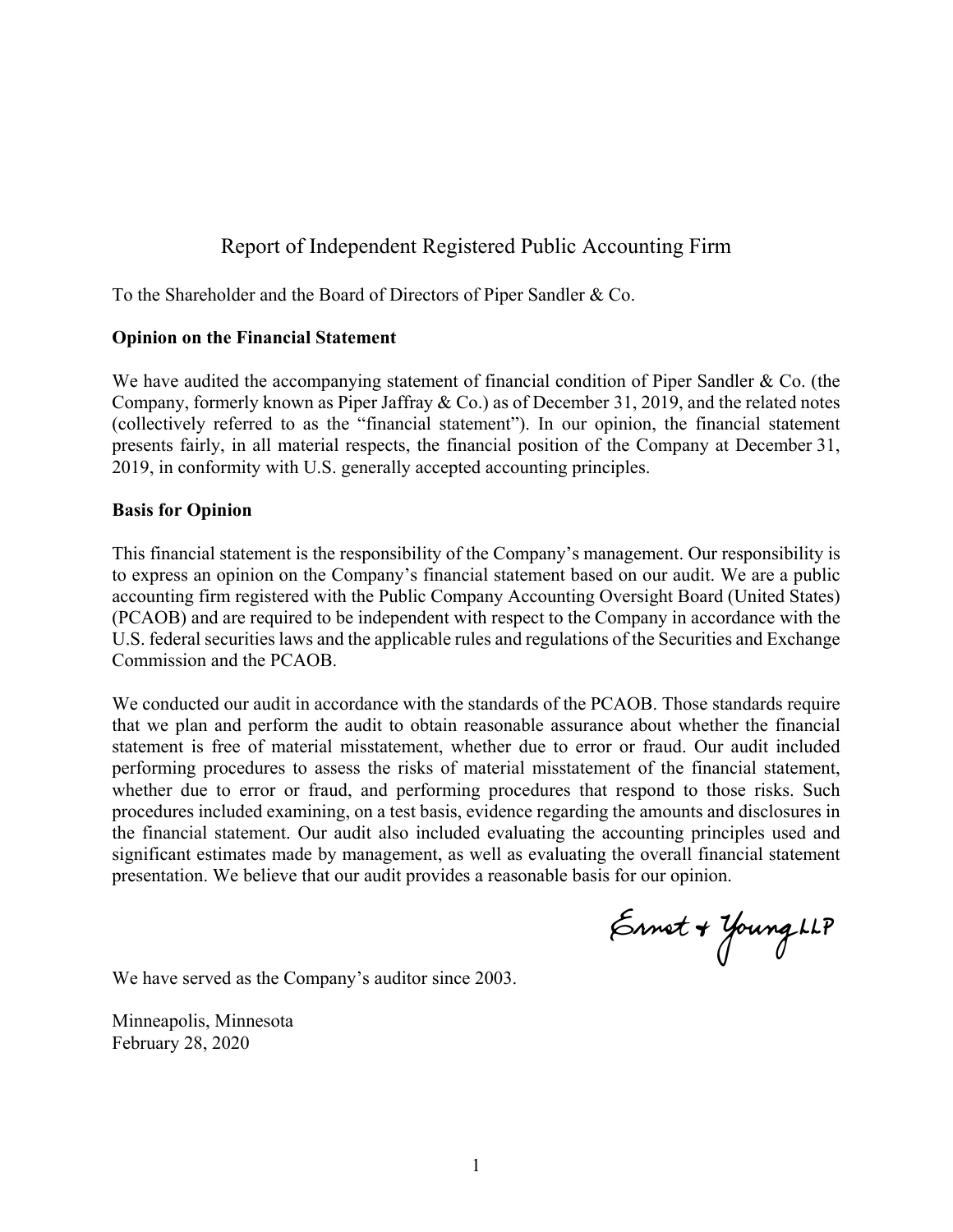<span id="page-3-0"></span>*(Amounts in thousands, except share data)*

#### **Assets**

|                                                                                         | \$                      | 228,967                |
|-----------------------------------------------------------------------------------------|-------------------------|------------------------|
|                                                                                         |                         | 282,598                |
|                                                                                         |                         | 413,706                |
| Financial instruments and other inventory positions owned and pledged as collateral     |                         | 205,674                |
|                                                                                         |                         | 619,380                |
| Fixed assets (net of accumulated depreciation and amortization of \$61,657)             |                         | 28,997                 |
|                                                                                         |                         | 86,280                 |
|                                                                                         |                         | 16,625                 |
|                                                                                         |                         | 9,450                  |
|                                                                                         |                         | 71,759                 |
|                                                                                         |                         | 35,907                 |
|                                                                                         |                         | 48,964                 |
|                                                                                         | $\overline{\mathbf{r}}$ | 1,428,927              |
| <b>Liabilities and Shareholder's Equity</b>                                             |                         |                        |
|                                                                                         | \$                      | 49,978                 |
|                                                                                         |                         | 7,514                  |
| Financial instruments and other inventory positions sold, but not yet purchased         |                         | 181,372                |
|                                                                                         |                         | 261,380                |
|                                                                                         |                         | 285,515                |
|                                                                                         |                         | 53,009                 |
|                                                                                         |                         | 36,530                 |
|                                                                                         |                         | 875,298                |
| Shareholder's equity:                                                                   |                         |                        |
| Preferred stock, \$0.01 par value; 3,000 shares authorized, none issued and outstanding |                         |                        |
| Common stock, \$0.01 par value; 1,000 shares authorized, 459 issued and outstanding     |                         |                        |
|                                                                                         |                         | 479,569                |
|                                                                                         |                         | 74,060                 |
|                                                                                         |                         | 553,629                |
|                                                                                         |                         | $\frac{\$}{1,428,927}$ |

*See Notes to the Statement of Financial Condition*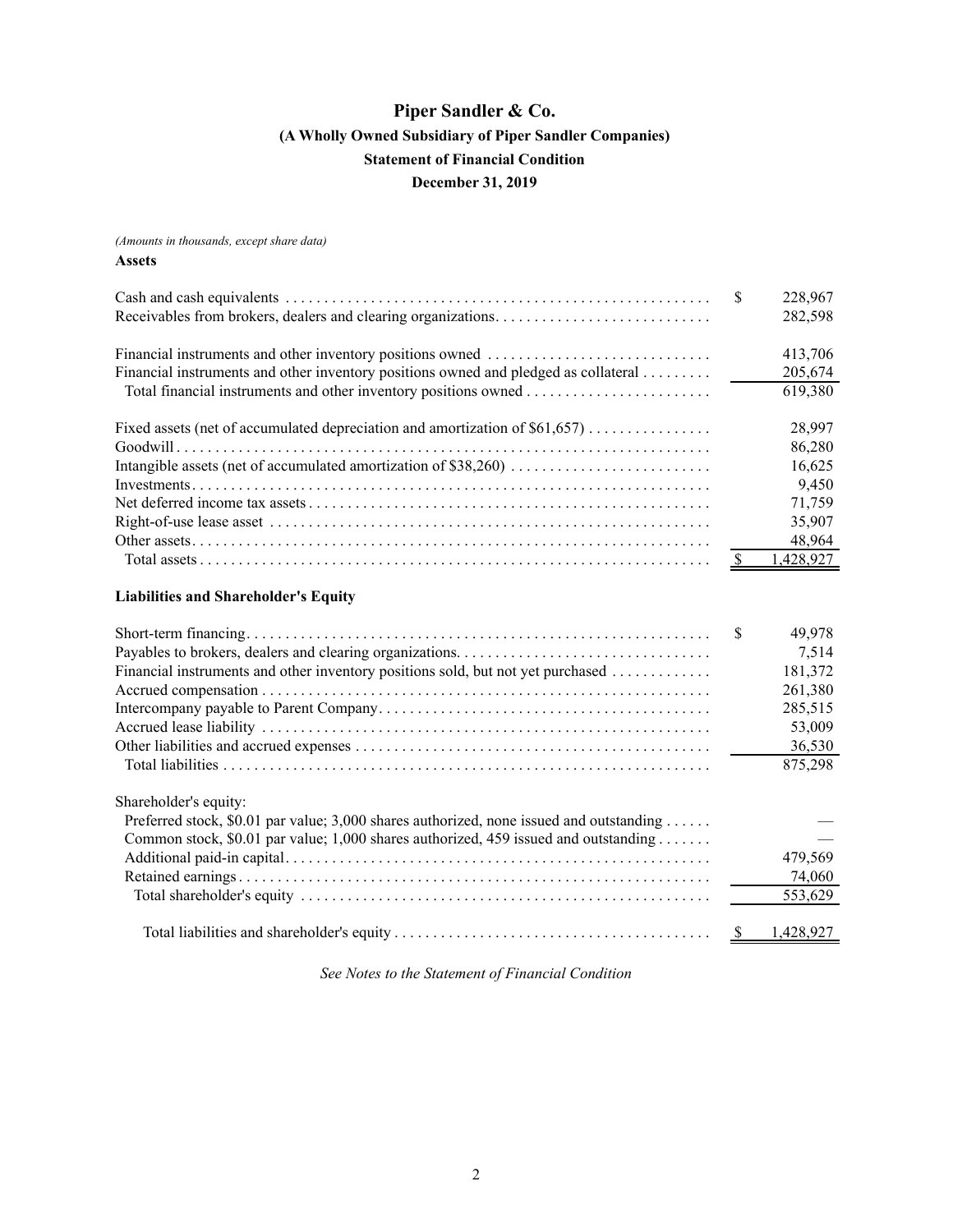#### <span id="page-4-0"></span>**Note 1** *Organization and Basis of Presentation*

### **Organization**

As described in Note 20, Piper Jaffray Companies completed the acquisition of SOP Holdings, LLC and its subsidiaries, including Sandler O'Neill & Partners, L.P., a broker dealer entity ("Sandler O'Neill"), on January 3, 2020. Upon completion of the acquisition, Piper Jaffray Companies was renamed Piper Sandler Companies. Piper Jaffray & Co. merged with Sandler O'Neill and, immediately after close of the transaction, was renamed Piper Sandler & Co. The statement of financial condition presented in this report covers a period that ended prior to the completion of the acquisition, and therefore only includes the results of Piper Jaffray & Co. Sandler O'Neill will be included in the statement of financial condition prospectively from the date of acquisition.

Piper Sandler & Co. ("Piper Sandler" or the "Company") is a wholly owned subsidiary of Piper Sandler Companies ("Parent Company"). The Parent Company is a public holding company incorporated in Delaware and traded on the New York Stock Exchange ("NYSE"). The Company is a securities broker dealer and investment banking firm registered under the Securities Exchange Act of 1934 and is a member of the Financial Industry Regulatory Authority, Inc. ("FINRA"). As such, the Company trades and effects transactions in listed and unlisted equity and fixed income securities, underwrites equity and municipal debt offerings and provides various other financial advisory services.

Pershing LLC ("Pershing") is Piper Sandler's clearing broker dealer responsible for clearance and settlement of firm and customer cash and securities transactions.

### **Basis of Presentation**

The accompanying statement of financial condition has been prepared in accordance with U.S. generally accepted accounting principles ("U.S. GAAP").

The preparation of the statement of financial condition and related disclosures in conformity with U.S. GAAPrequires management to make estimates and assumptions that affect the reported amounts of assets and liabilities at the date of the statement of financial condition. Although these estimates and assumptions are based on the best information available, actual results could differ from those estimates.

**Note 2** *Summary of Significant Accounting Policies*

#### **Principles of Consolidation**

The Company consolidates entities in which it has a controlling financial interest. The Company determines whether it has a controlling financial interest in an entity by first evaluating whether the entity is a variable interest entity ("VIE") or a voting interest entity.

VIEs are entities in which (i) the total equity investment at risk is not sufficient to enable the entity to finance its activities independently or (ii) the at-risk equity holders do not have the normal characteristics of a controlling financial interest. A controlling financial interest in a VIE is present when an enterprise has one or more variable interests that have both (i) the power to direct the activities of the VIE that most significantly impact the VIE's economic performance and (ii) the obligation to absorb losses of the VIE or the right to receive benefits from the VIE that could potentially be significant to the VIE. The enterprise with a controlling financial interest is the primary beneficiary and consolidates the VIE.

Voting interest entities lack one or more of the characteristics of a VIE. The usual condition for a controlling financial interest is ownership of a majority voting interest for a corporation or a majority of kick-out or participating rights for a limited partnership.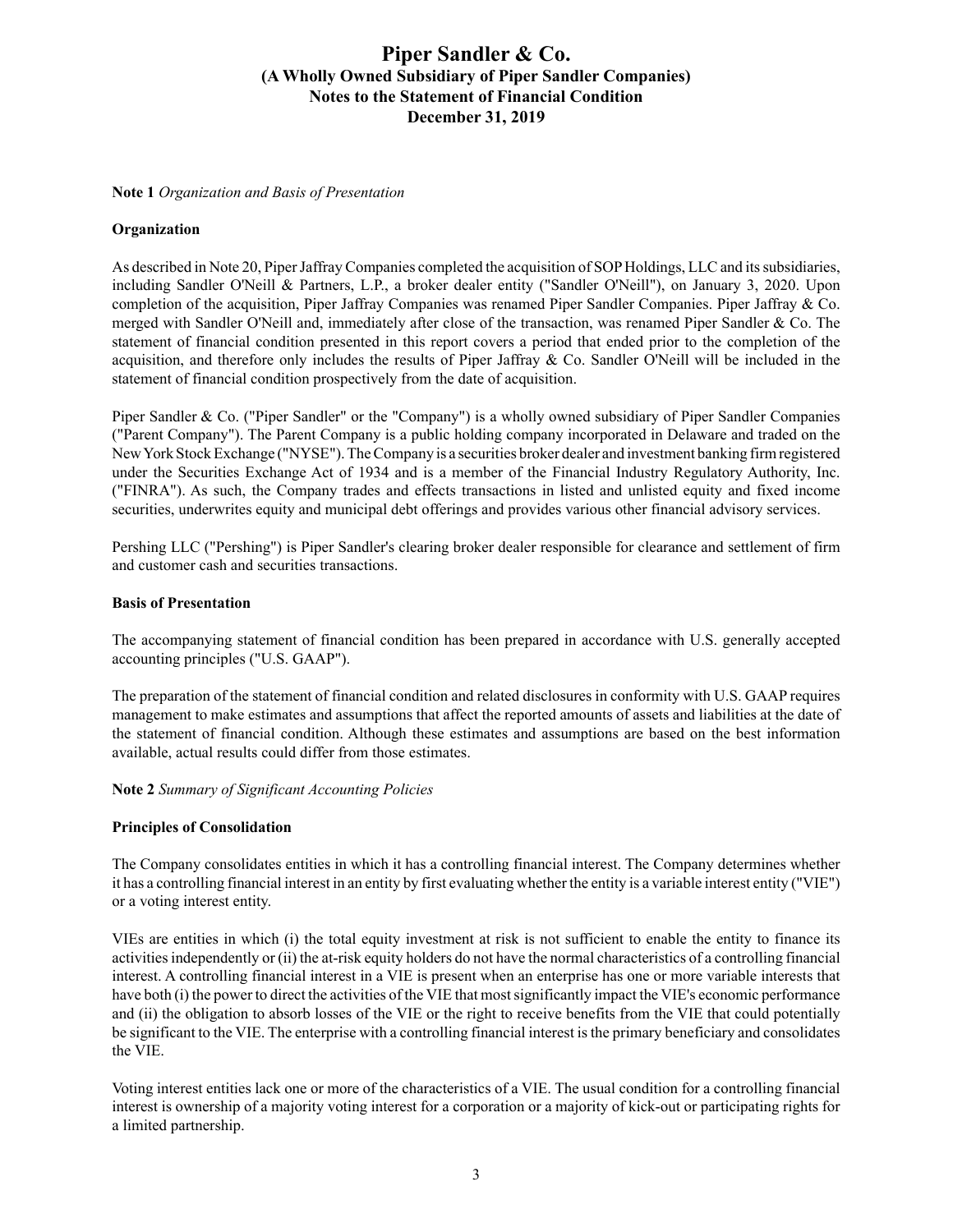When the Company does not have a controlling financial interest in an entity but exerts significant influence over the entity's operating and financial policies, the Company's investment is accounted for under the equity method of accounting. If the Company does not have a controlling financial interest in, or exert significant influence over, an entity, the Company accounts for its investment at fair value, if the fair value option was elected, or at cost.

### **Cash and Cash Equivalents**

Cash and cash equivalents consist of cash and highly liquid investments with maturities of 90 days or less at the date of origination.

### **Fair Value of Financial Instruments**

Financial instruments and other inventory positions owned and financial instruments and other inventory positions sold, but not yet purchased on the statement of financial condition consist of financial instruments (including securities with extended settlements and derivative contracts) recorded at fair value. Securities (both long and short), including securities with extended settlements, are recognized on a trade-date basis. Additionally, certain of the Company's investments on the statement of financial condition are recorded at fair value, either as required by accounting guidance or through the fair value election.

*Fair Value Measurement* – *Definition and Hierarchy* – Financial Accounting Standards Board ("FASB") Accounting Standards Codification Topic 820, "Fair Value Measurement," ("ASC 820") defines fair value as the amount at which an instrument could be exchanged in an orderly transaction between market participants at the measurement date (the exit price). ASC 820 establishes a fair value hierarchy based on the inputs used to measure fair value. The fair value hierarchy maximizes the use of observable inputs and minimizes the use of unobservable inputs by requiring that the observable inputs be used when available. Observable inputs are inputs that market participants would use in pricing the asset or liability based on market data obtained from independent sources. Unobservable inputs reflect management's assumptions that market participants would use in pricing the asset or liability developed based on the best information available in the circumstances. The hierarchy is broken down into three levels based on the observability of inputs as follows:

Level I – Quoted prices (unadjusted) are available in active markets for identical assets or liabilities as of the report date. A quoted price for an identical asset or liability in an active market provides the most reliable fair value measurement because it is directly observable to the market.

Level II – Pricing inputs are other than quoted prices in active markets, which are either directly or indirectly observable as of the report date. The nature of these financial instruments include instruments for which quoted prices are available but traded less frequently, instruments whose fair value have been derived using a model where inputs to the model are directly observable in the market, or can be derived principally from or corroborated by observable market data, and instruments that are fair valued using other financial instruments, the parameters of which can be directly observed.

Level III – Instruments that have little to no pricing observability as of the report date. These financial instruments are measured using management's best estimate of fair value, where the inputs into the determination of fair value require significant management judgment or estimation.

*Valuation of Financial Instruments* – Based on the nature of the Company's business and its role as a "dealer" in the securities industry, the fair values of its financial instruments are determined internally. When available, the Company values financial instruments at observable market prices, observable market parameters, or broker or dealer prices (bid and ask prices). In the case of financial instruments transacted on recognized exchanges, the observable market prices represent quotations for completed transactions from the exchange on which the financial instrument is principally traded.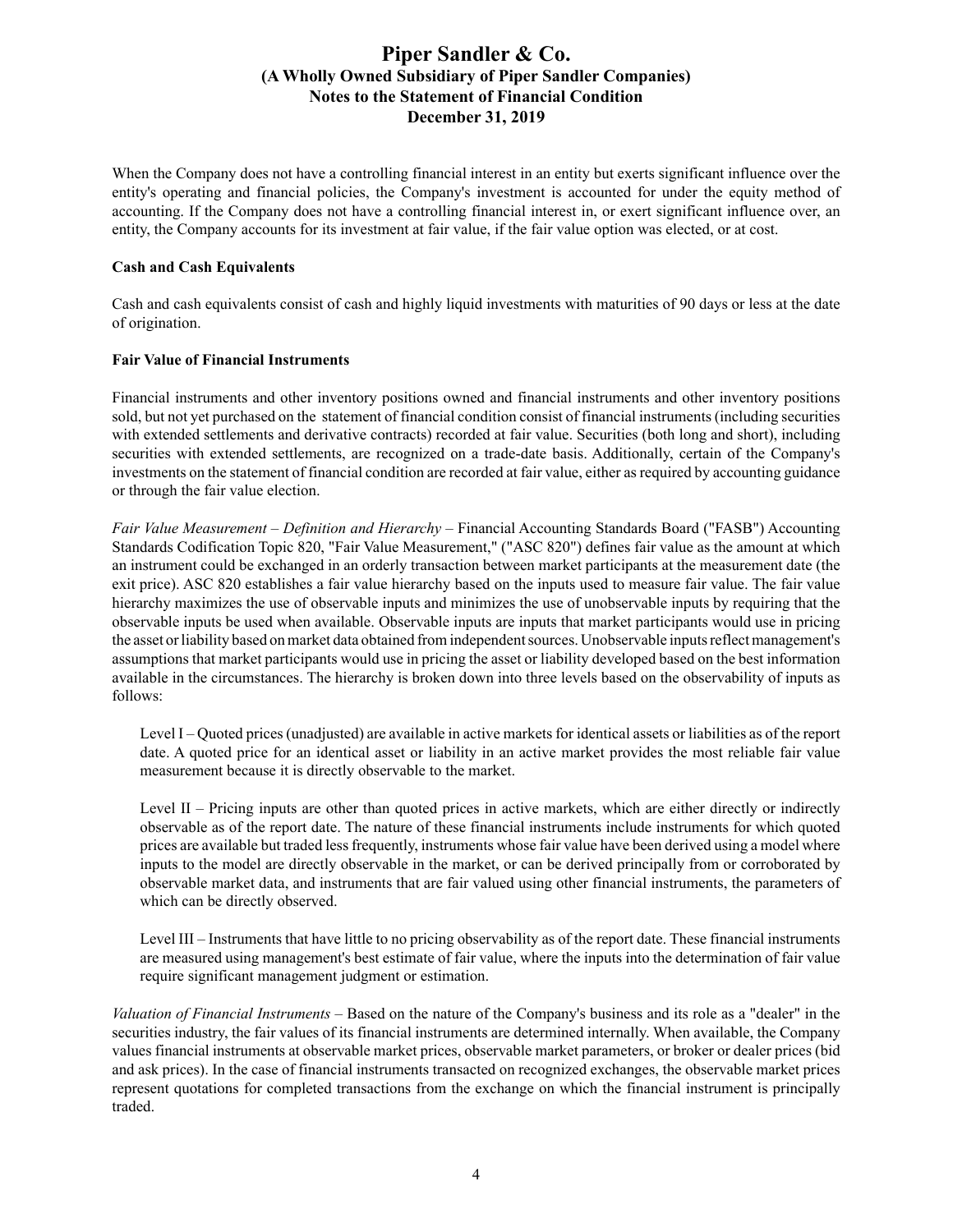A substantial percentage of the fair value of the Company's financial instruments and other inventory positions owned and financial instruments and other inventory positions sold, but not yet purchased, are based on observable market prices, observable market parameters, or derived from broker or dealer prices. The availability of observable market prices and pricing parameters can vary from product to product. Where available, observable market prices and pricing or market parameters in a product may be used to derive a price without requiring significant judgment. In certain markets, observable market prices or market parameters are not available for all products, and fair value is determined using techniques appropriate for each particular product. These techniques involve some degree of judgment. Results from valuation models and other techniques in one period may not be indicative of future period fair value measurement.

For investments in illiquid or privately held securities that do not have readily determinable fair values, the determination of fair value requires the Company to estimate the value of the securities using the best information available. Among the factors considered by the Company in determining the fair value of such financial instruments are the cost, terms and liquidity of the investment, the financial condition and operating results of the issuer, the quoted market price of publicly traded securities with similar quality and yield, and other factors generally pertinent to the valuation of investments. In instances where a security is subject to transfer restrictions, the value of the security is based primarily on the quoted price of a similar security without restriction but may be reduced by an amount estimated to reflect such restrictions. In addition, even where the Company derives the value of a security based on information from an independent source, certain assumptions may be required to determine the security's fair value. For instance, the Company assumes that the size of positions in securities that it holds would not be large enough to affect the quoted price of the securities if the Company sells them, and that any such sale would happen in an orderly manner. The actual value realized upon disposition could be different from the currently estimated fair value.

## **Fixed Assets**

Fixed assets include furniture and equipment, software and leasehold improvements. Furniture and equipment and software are depreciated using the straight-line method over estimated useful lives of three to ten years. Leasehold improvements are amortized over ten years or the life of the lease, whichever is shorter.

## **Leases**

A lease is a contract, or part of a contract, that conveys the right to control the use of identified property or equipment for a period of time in exchange for consideration. In making this determination, the Company considers if it obtains substantially all of the economic benefits from the use of the underlying asset and directs how and for what purpose the asset is used during the term of the contract.

The Company leases its corporate headquarters and other offices under various non-cancelable leases, all of which are operating leases. In addition to rent, the leases require payment of real estate taxes, insurance and common area maintenance. Some of the leases contain renewal and/or termination options, escalation clauses, rent-free holidays and operating cost adjustments. The original terms of the Company's lease agreements generally range up to 12 years. The weighted-average remaining lease term was 5.4 years at December 31, 2019.

The Company recognizes a right-of-use ("ROU") lease asset and lease liability on the statement of financial condition for all leases with a term greater than 12 months. The lease liability represents the Company's obligation to make future lease payments and is recorded at an amount equal to the present value of the remaining lease payments due over the lease term. The ROU lease asset, which represents the right to use the underlying asset during the lease term, is measured based on the carrying value of the lease liability, adjusted for other items, such as lease incentives and uneven rent payments.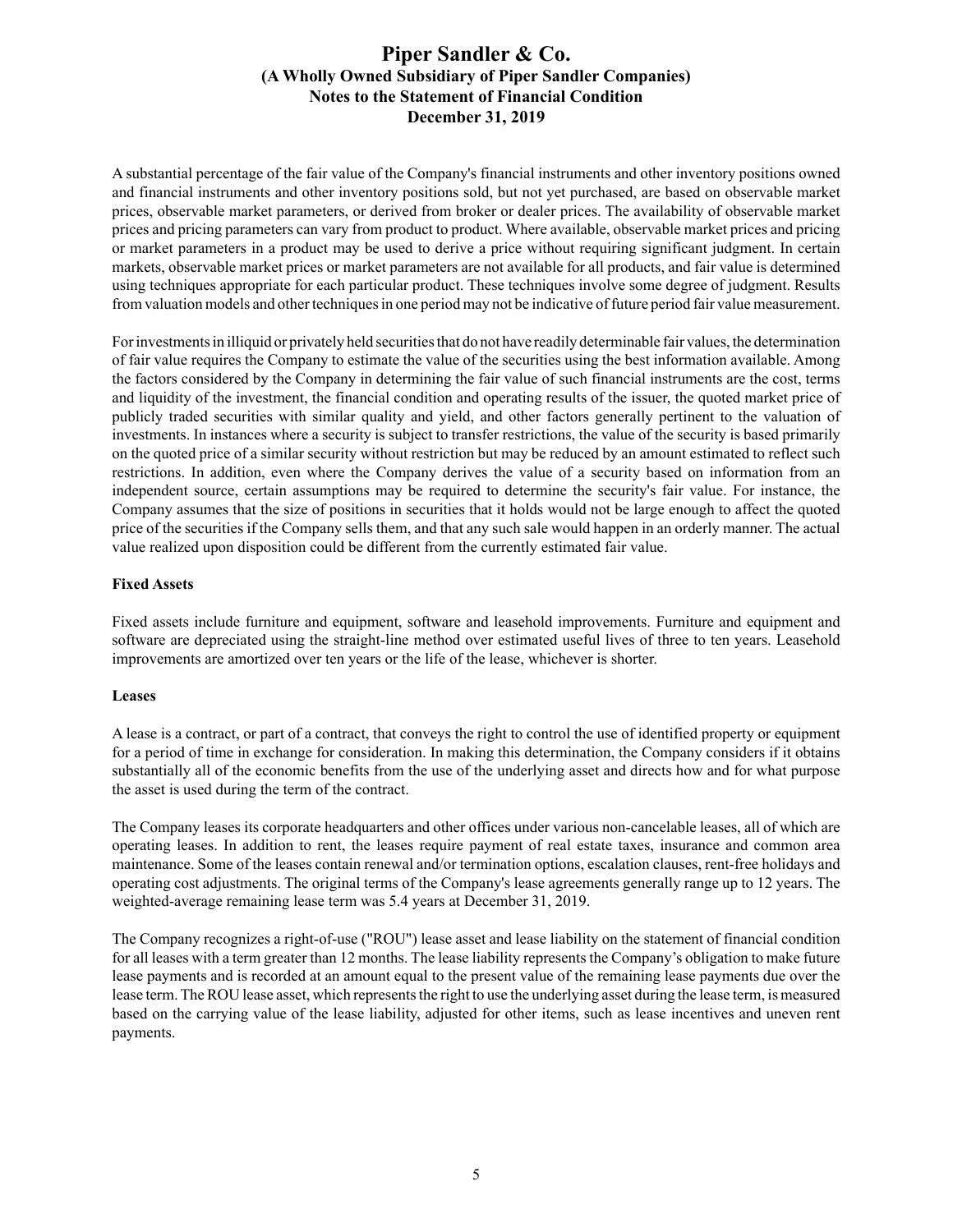The discount rate used to determine the present value of the remaining lease payments reflects the Company's incremental borrowing rate, which is the rate the Company would have to pay to borrow on a collateralized basis over a similar term in a similar economic environment. In calculating its discount rates, the Company takes into consideration a current financing arrangement at the Parent Company that is on a secured (i.e., collateralized) basis, as well as market interest rates and spreads, other reference points, and the respective tenors of the Company's designated lease term ranges. The Company applies the portfolio approach in determining the discount rates for its leases. The weightedaverage discount rate was 4.0 percent at December 31, 2019.

For leases that contain escalation clauses or rent-free holidays, the Company recognizes the related rent expense on a straight-line basis from the date the Company takes possession of the property to the end of the initial lease term. The Company records any difference between the straight-line rent expense and amounts paid under the leases as part of the amortization of the ROU lease asset.

Cash or lease incentives received upon entering into certain leases are recognized on a straight-line basis as a reduction of rent expense from the date the Company takes possession of the property or receives the cash to the end of the initial lease term. Lease incentives, which initially reduce the ROU lease asset, are a component of the amortization of the ROU lease asset.

## **Goodwill and Intangible Assets**

Goodwill represents the fair value of the consideration transferred in excess of the fair value of identifiable net assets at the acquisition date. The recoverability of goodwill is evaluated annually, at a minimum, or on an interim basis if circumstances indicate a possible inability to realize the carrying amount. See Note 11 for additional information on the Company's goodwill impairment testing.

Intangible assets with determinable lives consist of customer relationships, internally developed software and the Simmons & Company International ("Simmons") trade name that are amortized over their original estimated useful lives ranging from two to eight years. The pattern of amortization reflects the timing of the realization of the economic benefits of such intangible assets.

## **Investments**

The Company's investments include equity investments in private companies and partnerships. Equity investments in private companies are accounted for at fair value, as required by accounting guidance or if the fair value option was elected. Investments in partnerships are accounted for under the equity method, which is generally the net asset value.

## **Other Assets**

Other assets include receivables and prepaid expenses. Receivables include fee receivables, income tax receivables, accrued interest, and loans made to employees, typically in connection with their recruitment. Employee loans are forgiven based on continued employment and are amortized using the straight-line method over the respective terms of the loans, which generally range from two to five years.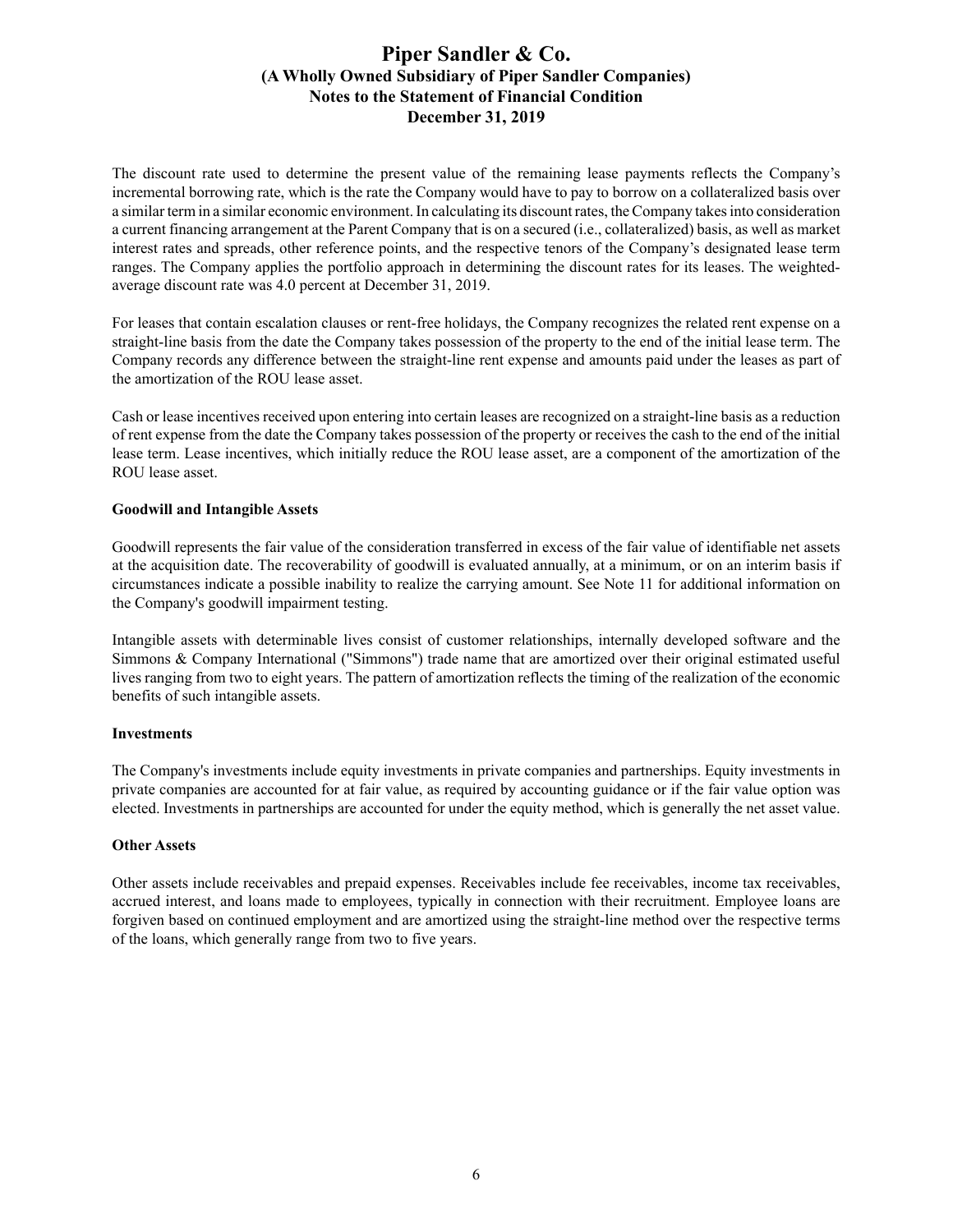### **Income Taxes**

The Company is included in the consolidated U.S. federal income tax return filed by the Parent Company on a calendar year basis, combined returns for state tax purposes where required, and separate state income tax returns where required. The Company determines and records income taxes based upon the provisions of a tax sharing arrangement with the Parent Company and U.S. affiliated entities. Deferred tax assets and liabilities are recognized for the expected future tax consequences attributable to temporary differences between amounts reported for income tax purposes and financial statement purposes, using enacted tax rates expected to apply to taxable income in the years in which those temporary differences are expected to be recovered or settled. The realization of deferred tax assets is assessed and a valuation allowance is recognized to the extent that it is more likely than not that any portion of a deferred tax asset will not be realized. Tax reserves for uncertain tax positions are recorded in accordance with FASB Accounting Standards Codification Topic 740, "Income Taxes" ("ASC 740"). The Company recognizes interest and penalties, if any, related to income tax matters as part of the provision for income taxes.

### **Contingencies**

The Company is involved in various pending and potential legal proceedings related to its business, including litigation, arbitration and regulatory proceedings. The Company establishes reserves for potential losses to the extent that claims are probable of loss and the amount of the loss can be reasonably estimated. The determination of the outcome and reserve amounts requires significant judgment on the part of the Company's management.

**Note 3** *Recent Accounting Pronouncements*

### **Adoption of New Accounting Standards**

#### *Leases*

In February 2016, the FASB issued Accounting Standards Update ("ASU") No. 2016-02, "Leases (Topic 842)" ("ASU 2016-02"). ASU 2016-02 requires lessees to recognize a ROU lease asset and lease liability on the statement of financial condition for all leases with a term longer than 12 months and disclose key information about leasing arrangements.

The Company adopted ASU 2016-02 as of January 1, 2019 using the modified retrospective approach and applied the package of practical expedients in transitioning to the new guidance. Electing the package of practical expedients allowed the Company to carry forward its prior conclusions on lease definition, lease classification and initial direct costs related to the existing leases as of the adoption date. Also, the Company has elected the practical expedient to not separate lease components from nonlease components. Both at transition and for new leases thereafter, ROU lease assets and lease liabilities are initially recognized based on the present value of future minimum lease payments over the lease term, including nonlease components such as fixed common area maintenance costs and other fixed costs (e.g., real estate taxes and insurance).

Upon adoption, the Company recognized a ROU lease asset of approximately \$40.2 million and a lease liability of approximately \$54.7 million. The difference between the ROU lease asset and the lease liability is due to lease incentives. The new guidance has not impacted the Company's net capital position.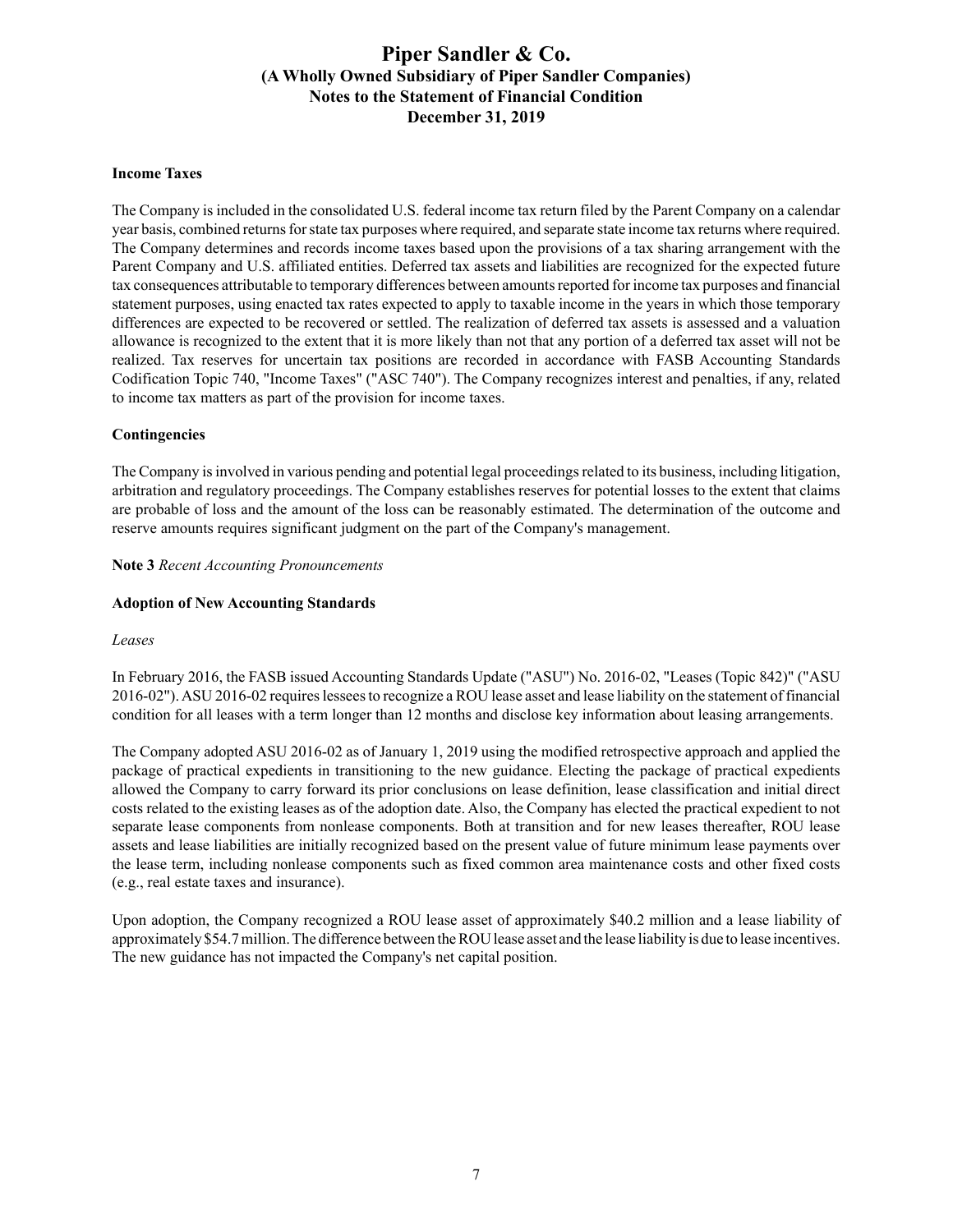#### **Future Adoption of New Applicable Accounting Standards**

#### *Financial Instruments – Credit Losses*

In June 2016, the FASB issued ASU No. 2016-13, "Financial Instruments – Credit Losses (Topic 326): Measurement of Credit Losses on Financial Instruments" ("ASU 2016-13"). The new guidance requires an entity to measure all expected credit losses for financial assets held at the reporting date based on historical experience, current conditions, and reasonable and supportable forecasts as opposed to delaying recognition until the loss was probable of occurring. ASU 2016-13 became effective as of January 1, 2020. The Company does not expect the adoption of ASU 2016-13 to have a material impact on its statement of financial condition.

### **Note 4** *Acquisition of Weeden & Co. L.P.*

On August 2, 2019, the Company completed the acquisition of Weeden & Co. L.P. ("Weeden & Co."), a broker dealer specializing in equity security sales and trading. The transaction added enhanced trade execution capabilities and scale to the Company's equities institutional sales and trading business. The economic value of the acquisition was approximately \$42.0 million and was completed pursuant to a securities purchase agreement dated February 24, 2019, as amended. Additional cash of up to \$31.5 million may be earned if a net revenue target is achieved during the period from January 1, 2020 to June 30, 2021. The Company recorded a liability as of the acquisition date for the fair value related to non-employee equity holders. If earned, the amount will be paid by September 30, 2021.

This acquisition was accounted for pursuant to FASB Accounting Standards Codification Topic 805, "Business Combinations." Accordingly, the purchase price was allocated to the acquired assets and liabilities assumed based on their estimated fair values as of the acquisition date. The excess of the purchase price over the net assets acquired was allocated between goodwill and intangible assets. The Company recorded \$5.8 million of goodwill on the statement of financial condition, all of which is expected to be deductible for income tax purposes. The final goodwill recorded on the Company's statement of financial condition may differ from that reflected herein as a result of measurement period adjustments. In management's opinion, the goodwill represents the reputation and operating expertise of Weeden & Co.

Identifiable intangible assets purchased by the Company consisted of customer relationships and internally developed software with acquisition-date fair values of \$12.0 million and \$4.7 million, respectively.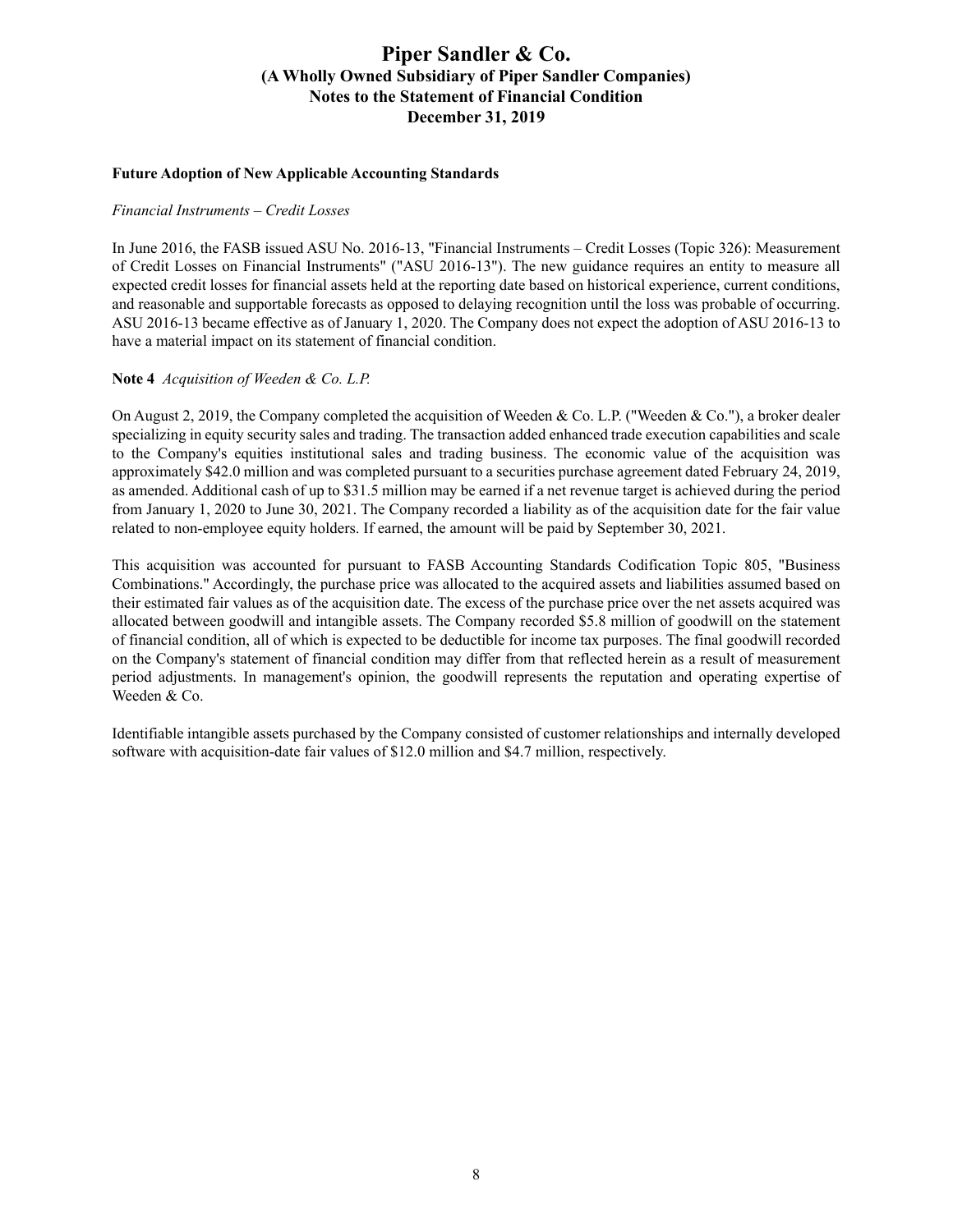The following table summarizes the estimated fair values of assets acquired and liabilities assumed:

*(Dollars in thousands)*

| <b>Assets</b>      |   |        |
|--------------------|---|--------|
|                    | S | 4,351  |
|                    |   | 1,623  |
|                    |   | 289    |
|                    |   | 5,794  |
|                    |   | 16,700 |
|                    |   | 6,811  |
|                    |   | 10,888 |
|                    |   | 46,456 |
| <b>Liabilities</b> |   |        |
|                    |   | 2,156  |
|                    |   | 6,811  |
|                    |   | 13,464 |
|                    |   | 22,431 |
|                    |   | 24,025 |

**Note 5** *Financial Instruments and Other Inventory Positions Owned and Financial Instruments and Other Inventory Positions Sold, but Not Yet Purchased*

| (Dollars in thousands)                                                           |               | December 31,<br>2019 |
|----------------------------------------------------------------------------------|---------------|----------------------|
| Financial instruments and other inventory positions owned:                       |               |                      |
| Corporate securities:                                                            |               |                      |
|                                                                                  | <sup>\$</sup> | 3,046                |
|                                                                                  |               | 146,406              |
|                                                                                  |               | 28,176               |
| Municipal securities:                                                            |               |                      |
|                                                                                  |               | 22,570               |
|                                                                                  |               | 222,192              |
|                                                                                  |               | 67,901               |
|                                                                                  |               | 13                   |
|                                                                                  |               | 51,773               |
|                                                                                  |               | 77,303               |
|                                                                                  |               | 619,380              |
| Financial instruments and other inventory positions sold, but not yet purchased: |               |                      |
| Corporate securities:                                                            |               |                      |
|                                                                                  | S             | 94,036               |
|                                                                                  |               | 10,311               |
|                                                                                  |               | 9,935                |
|                                                                                  |               | 67,090               |
|                                                                                  | \$            | 181,372              |

At December 31, 2019, financial instruments and other inventory positions owned in the amount of \$205.7 million had been pledged as collateral for short-term financings.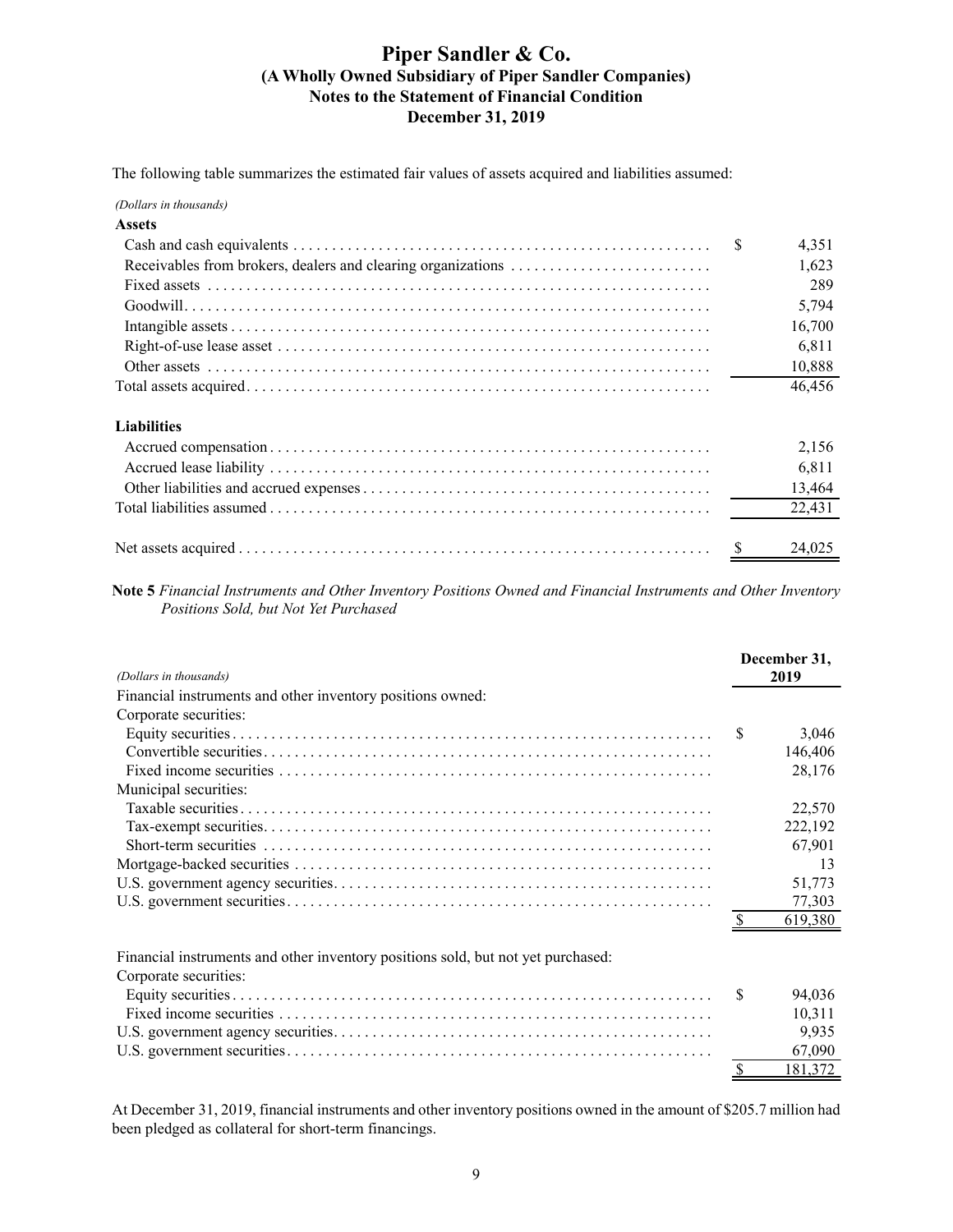Financial instruments and other inventory positions sold, but not yet purchased represent obligations of the Company to deliver the specified security at the contracted price, thereby creating a liability to purchase the security in the market at prevailing prices. The Company is obligated to acquire the securities sold short at prevailing market prices, which may exceed the amount reflected on the statement of financial condition. The Company economically hedges changes in the market value of its financial instruments and other inventory positions owned using inventory positions sold, but not yet purchased.

## **Note 6** *Fair Value of Financial Instruments*

Based on the nature of the Company's business and its role as a "dealer" in the securities industry, the fair values of its financial instruments are determined internally. The Company's processes are designed to ensure that the fair values used for financial reporting are based on observable inputs wherever possible. In the event that observable inputs are not available, unobservable inputs are developed based on an evaluation of all relevant empirical market data, including prices evidenced by market transactions, interest rates, credit spreads, volatilities and correlations and other securityspecific information. Valuation adjustments related to illiquidity or counterparty credit risk are also considered. In estimating fair value, the Company may utilize information provided by third party pricing vendors to corroborate internally-developed fair value estimates.

The Company employs specific control processes to determine the reasonableness of the fair value of its financial instruments. The Company's processes are designed to ensure that the internally-estimated fair values are accurately recorded and that the data inputs and the valuation techniques used are appropriate, consistently applied, and that the assumptions are reasonable and consistent with the objective of determining fair value. Individuals outside of the trading departments perform independent pricing verification reviews as of each reporting date. The Company has established parameters which set forth when the fair value of securities are independently verified. The selection parameters are generally based upon the type of security, the level of estimation risk of a security, the materiality of the security to the Company's statement of financial condition, changes in fair value from period to period, and other specific facts and circumstances of the Company's securities portfolio. In evaluating the initial internally-estimated fair values made by the Company's traders, the nature and complexity of securities involved (e.g., term, coupon, collateral, and other key drivers of value), level of market activity for securities, and availability of market data are considered. The independent price verification procedures include, but are not limited to, analysis of trade data (both internal and external where available), corroboration to the valuation of positions with similar characteristics, risks and components, or comparison to an alternative pricing source, such as a discounted cash flow model. The Company's valuation committee, comprised of members of senior management and risk management, provides oversight and overall responsibility for the internal control processes and procedures related to fair value measurements.

The following is a description of the valuation techniques used to measure fair value.

## **Cash Equivalents**

Cash equivalents include highly liquid investments with original maturities of 90 days or less. Actively traded money market funds are measured at their net asset value and classified as Level I.

### **Financial Instruments and Other Inventory Positions Owned**

The Company records financial instruments and other inventory positions owned and financial instruments and other inventory positions sold, but not yet purchased at fair value on the statement of financial condition.

*Equity securities –* Exchange traded equity securities are valued based on quoted prices from the exchange for identical assets or liabilities as of the period-end date. To the extent these securities are actively traded and valuation adjustments are not applied, they are categorized as Level I. Non-exchange traded equity securities (principally hybrid preferred securities) are measured primarily using broker quotations, prices observed for recently executed market transactions and internally-developed fair value estimates based on observable inputs and are categorized within Level II of the fair value hierarchy.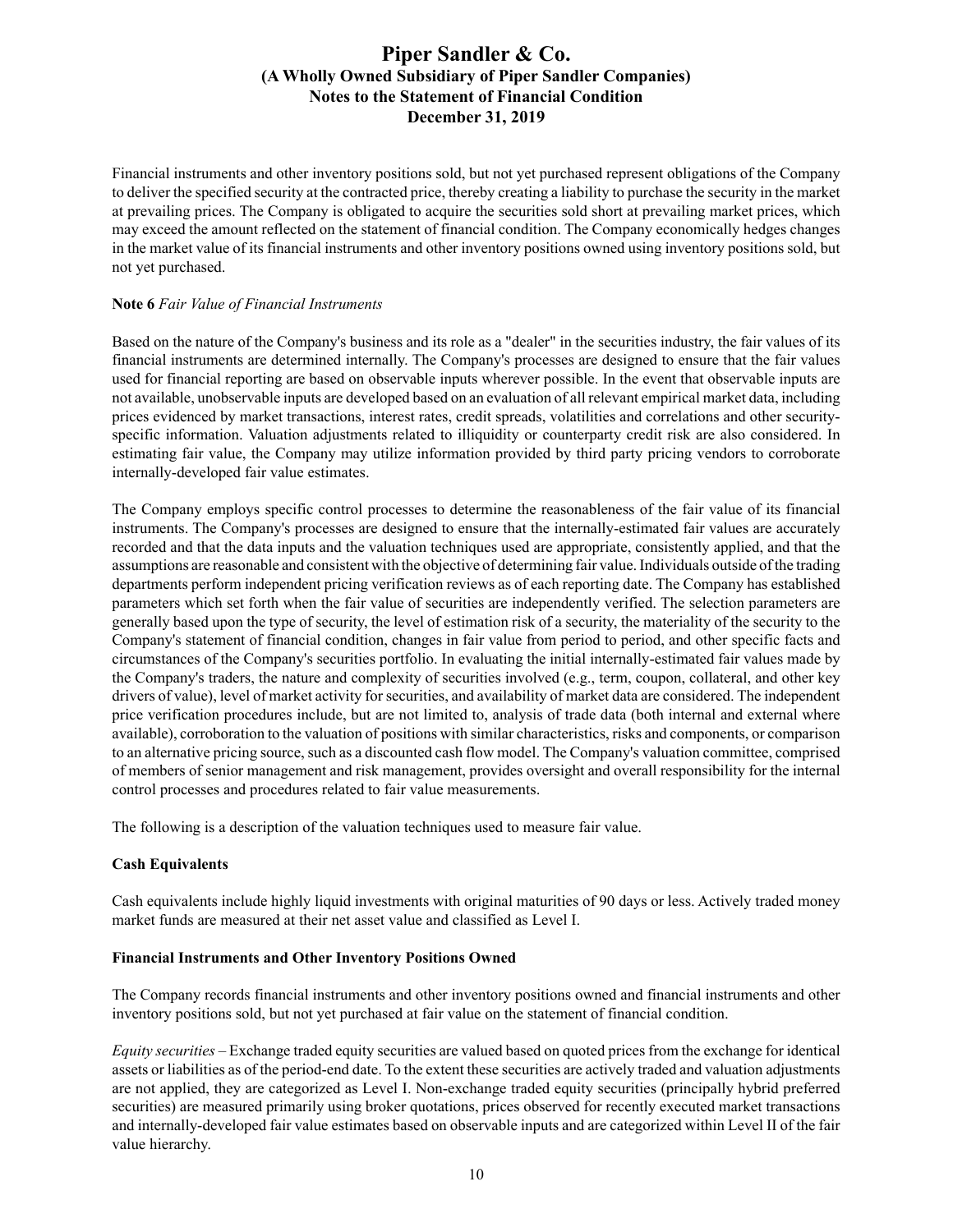*Convertible securities –* Convertible securities are valued based on observable trades, when available, and therefore are generally categorized as Level II.

*Corporate fixed income securities –*Fixed income securities include corporate bonds which are valued based on recently executed market transactions of comparable size, internally-developed fair value estimates based on observable inputs, or broker quotations. Accordingly, these corporate bonds are categorized as Level II.

*Taxable municipal securities –* Taxable municipal securities are valued using recently executed observable trades or market price quotations and therefore are generally categorized as Level II.

*Tax-exempt municipal securities –* Tax-exempt municipal securities are valued using recently executed observable trades or market price quotations and therefore are generally categorized as Level II.

*Short-term municipal securities –* Short-term municipal securities include auction rate securities, variable rate demand notes, and other short-term municipal securities. Variable rate demand notes and other short-term municipal securities are valued using recently executed observable trades or market price quotations and therefore are generally categorized as Level II.

*Mortgage-backed securities –* Mortgage-backed securities collateralized by residential mortgages are valued using cash flow models that utilize unobservable inputs including credit default rates, prepayment rates, loss severity and valuation yields. As judgment is used to determine the range of these inputs, these mortgage-backed securities are categorized as Level III.

*U.S. government agency securities –* U.S. government agency securities include agency debt bonds and mortgage bonds. Agency debt bonds are valued by using either direct price quotes or price quotes for comparable bond securities and are categorized as Level II. Mortgage bonds include bonds secured by mortgages, mortgage pass-through securities, agency collateralized mortgage-obligation ("CMO") securities and agency interest-only securities. Mortgage passthrough securities, CMO securities and interest-only securities are valued using recently executed observable trades or other observable inputs, such as prepayment speeds and therefore are generally categorized as Level II. Mortgage bonds are valued using observable market inputs, such as market yields on spreads over U.S. treasury securities, or models based upon prepayment expectations. These securities are categorized as Level II.

*U.S. government securities –* U.S. government securities include highly liquid U.S. treasury securities which are generally valued using quoted market prices and therefore categorized as Level I. The Company does not transact in securities of countries other than the U.S. government.

## **Investments**

The Company's investments valued at fair value include equity investments in private companies and partnerships. Investments valued based on quoted prices on active markets are classified as Level I. Investments in private companies are valued based on an assessment of each underlying security. These securities are generally categorized as Level II or Level III based on observability of inputs.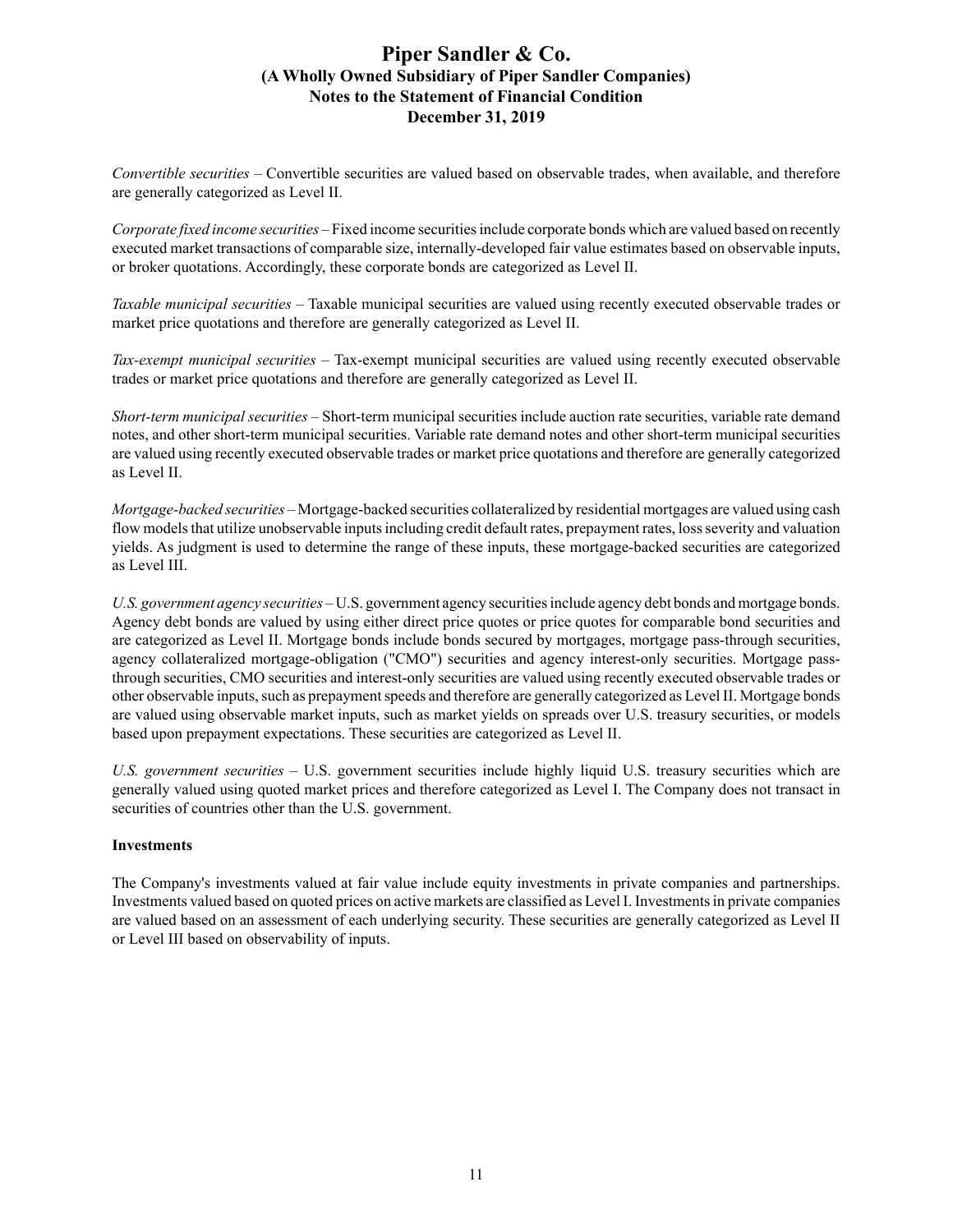The following table summarizes the valuation of the Company's financial instruments by pricing observability levels defined in ASC 820 as of December 31, 2019:

| (Dollars in thousands)                                                                 |               | <b>Level I</b> | Level II      |    | Level III | <b>Total</b>  |
|----------------------------------------------------------------------------------------|---------------|----------------|---------------|----|-----------|---------------|
| <b>Assets</b>                                                                          |               |                |               |    |           |               |
| Financial instruments and other<br>inventory positions owned:                          |               |                |               |    |           |               |
| Corporate securities:                                                                  |               |                |               |    |           |               |
| Equity securities $\dots \dots \dots \dots \dots$                                      | \$            | 469            | \$<br>2,577   | S  |           | \$<br>3,046   |
| Convertible securities                                                                 |               |                | 146,406       |    |           | 146,406       |
| Fixed income securities $\ldots$                                                       |               |                | 28,176        |    |           | 28,176        |
| Municipal securities:                                                                  |               |                |               |    |           |               |
| Taxable securities $\ldots$ , $\ldots$                                                 |               |                | 22,570        |    |           | 22,570        |
| Tax-exempt securities                                                                  |               |                | 222,192       |    |           | 222,192       |
| Short-term securities                                                                  |               |                | 67,901        |    |           | 67,901        |
| Mortgage-backed securities                                                             |               |                |               |    | 13        | 13            |
| U.S. government agency securities                                                      |               |                | 51,773        |    |           | 51,773        |
| U.S. government securities                                                             |               | 77,303         |               |    |           | 77,303        |
| Total financial instruments and other                                                  |               |                |               |    |           |               |
| inventory positions owned                                                              |               | 77,772         | 541,595       |    | 13        | 619,380       |
|                                                                                        |               | 226,000        |               |    |           | 226,000       |
| Investments at fair value                                                              |               | 962            |               |    | 553       | 1,515         |
|                                                                                        | <sup>\$</sup> | 304,734        | \$<br>541,595 | \$ | 566       | \$<br>846,895 |
| <b>Liabilities</b>                                                                     |               |                |               |    |           |               |
| Financial instruments and other<br>inventory positions sold, but not yet<br>purchased: |               |                |               |    |           |               |
| Corporate securities:                                                                  |               |                |               |    |           |               |
| Equity securities $\dots \dots \dots \dots$                                            | \$            | 88,794         | \$<br>5,242   | \$ |           | \$<br>94,036  |
| Fixed income securities                                                                |               |                | 10,311        |    |           | 10,311        |
| U.S. government agency securities                                                      |               |                | 9,935         |    |           | 9,935         |
| U.S. government securities                                                             |               | 67,090         |               |    |           | 67,090        |
| Total financial instruments and other<br>inventory positions sold, but not yet         |               |                |               |    |           |               |
|                                                                                        | \$            | 155,884        | \$<br>25.488  | \$ |           | \$<br>181,372 |

The Company's Level III assets were \$0.6 million, or 0.1 percent of financial instruments measured at fair value at December 31, 2019.

The carrying values of the Company's cash, receivables and payables either from or to brokers, dealers and clearing organizations and short-term financings approximate fair value due to their liquid or short-term nature.

#### **Note 7** *Variable Interest Entities*

The Company has investments in various partnerships and limited liability companies. These entities were established for the purpose of investing in securities of public or private companies, or municipal debt obligations, or providing financing to senior living facilities, and were initially financed through the capital commitments or seed investments of the members.

VIEs are entities in which equity investors lack the characteristics of a controlling financial interest or do not have sufficient equity at risk for the entity to finance its activities. The determination as to whether an entity is a VIE is based on the structure and nature of each entity. The Company also considers other characteristics such as the power through voting rights or similar rights to direct the activities of an entity that most significantly impact the entity's economic performance and how the entity is financed.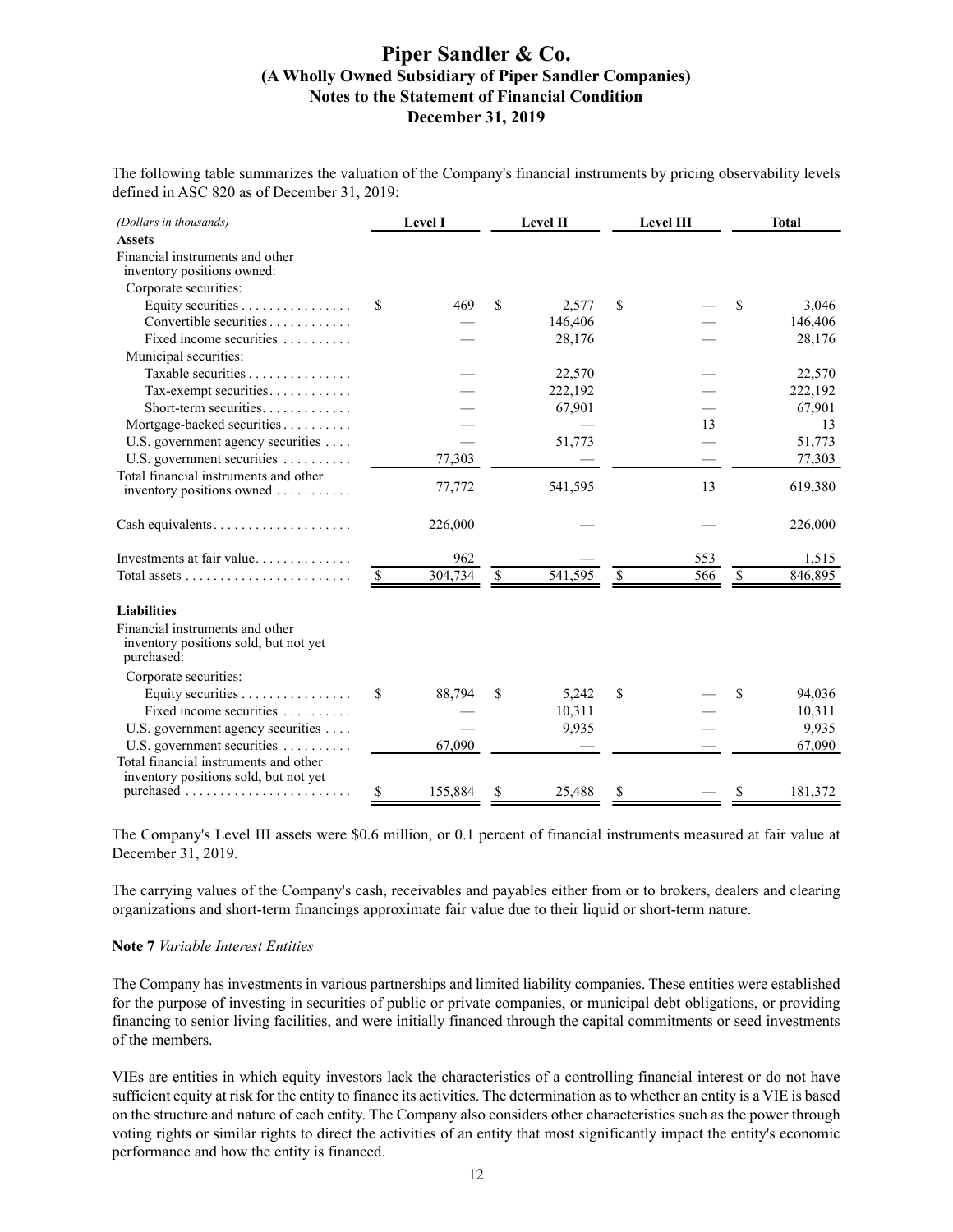The Company is required to consolidate all VIEs for which it is considered to be the primary beneficiary. The determination as to whether the Company is considered to be the primary beneficiary is based on whether the Company has both the power to direct the activities of the VIE that most significantly impact the entity's economic performance and the obligation to absorb losses or the right to receive benefits of the VIE that could potentially be significant to the VIE.

The Company determined it is not the primary beneficiary of these VIEs and accordingly does not consolidate them. These VIEs had net assets approximating \$0.1 billion at December 31, 2019. The Company's exposure to loss from these VIEs is \$5.9 million, which is the carrying value of its capital contributions recorded in investments on the statement of financial condition at December 31, 2019. The Company had no liabilities related to these VIEs at December 31, 2019. Furthermore, the Company has not provided financial or other support to these VIEs that it was not previously contractually required to provide as of December 31, 2019.

**Note 8** *Receivables from and Payables to Brokers, Dealers and Clearing Organizations*

|                        | December 31, |
|------------------------|--------------|
| (Dollars in thousands) | 2019         |
|                        | 260,436      |
|                        | 19.161       |
|                        | 3,001        |
|                        |              |

| (Dollars in thousands) | December 31,<br>2019 |
|------------------------|----------------------|
|                        | 7.514                |
|                        |                      |

Under the Company's fully disclosed clearing agreement, the majority of its securities inventories and all of its customer activities are held by or cleared through Pershing. The Company has also established an arrangement to obtain financing from Pershing related to the majority of its trading activities. Financing under this arrangement is secured primarily by securities, and collateral limitations could reduce the amount of funding available under this arrangement. The funding is at the discretion of Pershing and could be denied. The Company's clearing arrangement activities are recorded net from trading activity. The fully disclosed clearing agreement includes a covenant requiring the Company to maintain excess net capital of \$120 million.

#### **Note 9** *Investments*

The Company's investments include investments in private companies and partnerships.

| (Dollars in thousands) | December 31,<br>2019 |
|------------------------|----------------------|
|                        | 1.515                |
|                        | 1.084                |
|                        | 6.851                |
|                        | $\frac{1}{2}$ 9.450  |

At December 31, 2019, investments carried on a cost basis had an estimated fair market value of \$1.1 million. Because valuation estimates were based upon management's judgment, investments carried at cost would be categorized as Level III assets in the fair value hierarchy, if they were carried at fair value.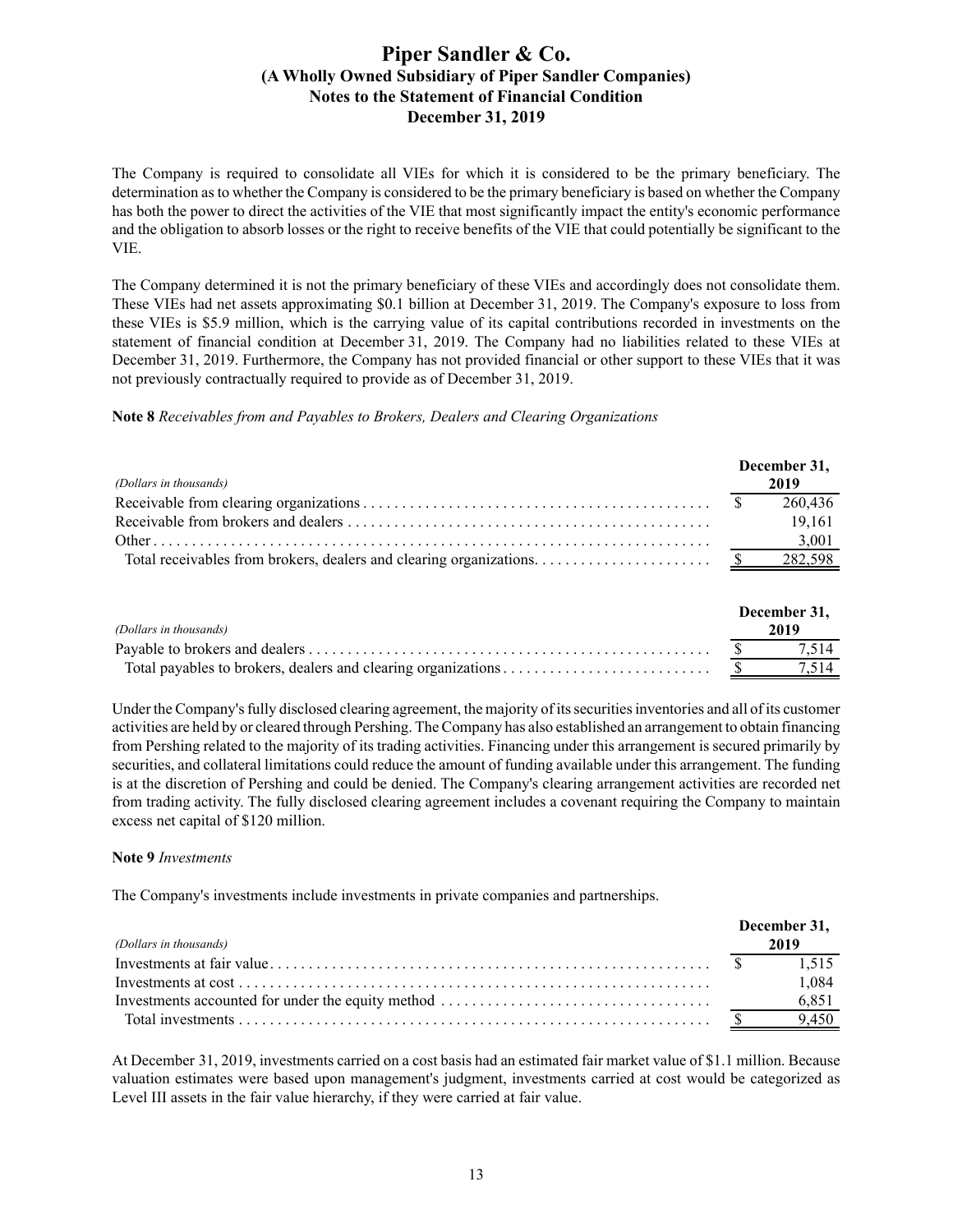Investments accounted for under the equity method include limited partnership interests. The carrying value of these investments is based on the investment vehicle's net asset value. The net assets of investment partnerships consist of investments in both marketable and non-marketable securities. The underlying investments held by such partnerships are valued based on the estimated fair value determined by management of our affiliated partnerships and, in the case of investments in unaffiliated investment partnerships, are based on financial statements prepared by the unaffiliated general partners.

#### **Note 10** *Other Assets*

|                        | December 31. |        |
|------------------------|--------------|--------|
| (Dollars in thousands) |              | 2019   |
|                        |              | 16,067 |
|                        |              | 2,937  |
|                        |              | 6,790  |
|                        |              | 5,227  |
|                        |              | 9,712  |
|                        |              | 8,231  |
|                        |              | 48,964 |

### **Note 11** *Goodwill and Intangible Assets*

#### *(Dollars in thousands)*

| Goodwill          |         |
|-------------------|---------|
|                   | 80,486  |
|                   |         |
|                   |         |
|                   |         |
| Intangible assets |         |
|                   | 4.151   |
|                   | 16,700  |
|                   | (4,226) |

Balance at December 31, 2019 . . . . . . . . . . . . . . . . . . . . . . . . . . . . . . . . . . . . . . . . . . . . . . . . . . . . \$ 16,625

The Company tests goodwill and indefinite-life intangible assets for impairment on an annual basis and on an interim basis when circumstances exist that could indicate possible impairment. The Company tests for impairment at the reporting unit level, which is generally one level below its operating segments. The Company has identified one reporting unit: Capital Markets. When testing for impairment, the Company has the option to first assess qualitative factors to determine whether it is more likely than not that the fair value of a reporting unit is less than its carrying amount. If, after making an assessment, the Company determines it is not more likely than not that the fair value of a reporting unit is less than its carrying amount, then further analysis is unnecessary. However, if the Company concludes otherwise, then the Company is required to perform a quantitative goodwill test, which requires management to make judgments in determining what assumptions to use in the calculation. The quantitative goodwill test compares the fair value of the reporting unit to its carrying value, including allocated goodwill. An impairment is recognized for the excess amount of a reporting unit's carrying value over its fair value. The estimated fair value of the reporting unit is derived based on valuation techniques that a market participant would use. The Company estimates the fair value of the reporting unit using the income approach (discounted cash flow method) and market approach (earnings and/or transaction multiples).

The Company performed its annual goodwill impairment testing as of October 31, 2019, which resulted in no impairment. The Company also evaluated its intangible assets and concluded there was no impairment in 2019.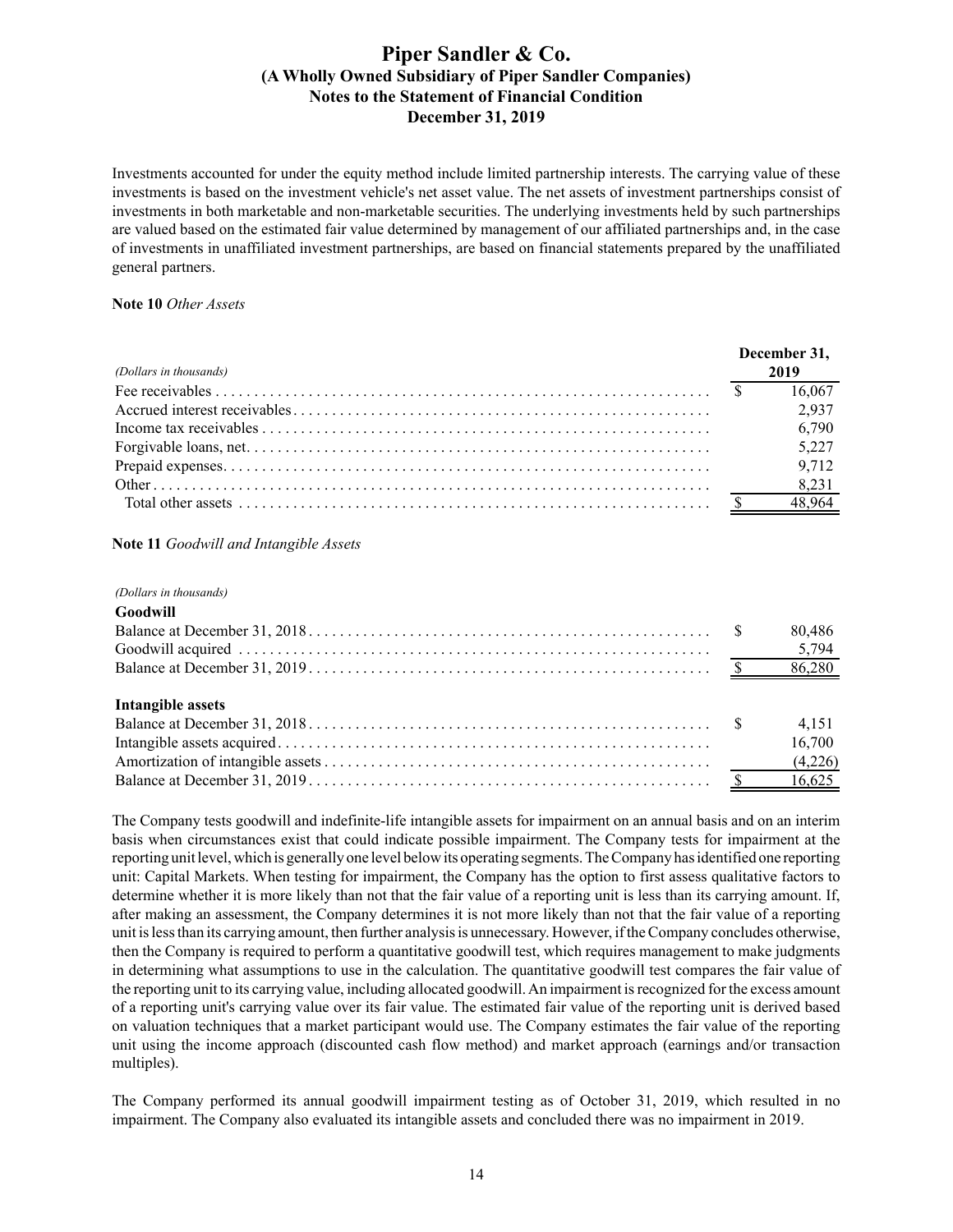The addition of goodwill and intangible assets during the year ended December 31, 2019 related to the acquisition of Weeden & Co., as discussed in Note 4. Management identified \$16.7 million of intangible assets, consisting of \$12.0 million of customer relationships and \$4.7 million of internally developed software, which will be amortized over a weighted average life of 8.4 years and 3.6 years, respectively.

#### **Note 12** *Fixed Assets*

|                        | December 31, |           |
|------------------------|--------------|-----------|
| (Dollars in thousands) |              | 2019      |
|                        |              | 42 204    |
|                        |              | 36.522    |
|                        |              |           |
|                        |              | 90,654    |
|                        |              | (61, 657) |
|                        |              |           |

## **Note 13** *Short-Term Financing*

The Company issues secured commercial paper to fund a portion of its securities inventory. The commercial paper notes ("CP Notes") can be issued with maturities of 27 days to 270 days from the date of issuance. The CP Notes are currently issued under two separate programs, CP Series A and CP Series II A, and are secured by different inventory classes. As of December 31, 2019, the weighted average maturity of outstanding CP Notes was six days. The CP Notes are interest bearing or sold at a discount to par with an interest rate based on LIBOR plus an applicable margin. CP Series II Aincludes a covenant that requires the Company to maintain excess net capital of \$100 million. At December 31, 2019, the Company had CP Notes of \$50.0 million outstanding with a weighted average interest rate of 2.69%. The CP Series A program was retired effective January 2, 2020.

The Company's committed short-term bank line financing at December 31, 2019 consisted of a one-year \$125 million committed revolving credit facility with U.S. Bank, N.A., which was renewed in December 2019. The Company uses this credit facility in the ordinary course of business to fund a portion of its daily operations and the amount borrowed under this credit facility varies daily based on the Company's funding needs. Advances under this facility are secured by certain marketable securities. The facility includes a covenant that requires the Company to maintain a minimum regulatory net capital of \$120 million, and the unpaid principal amount of all advances under this facility will be due on December 11, 2020. The Company pays a nonrefundable commitment fee on the unused portion of the facility on a quarterly basis. At December 31, 2019, the Company had no advances against this line of credit.

#### **Note 14** *Contingencies, Commitments and Guarantees*

## **Legal Contingencies**

The Company has been named as a defendant in various legal actions, including complaints and litigation and arbitration claims, arising from its business activities. Such actions include claims related to securities brokerage and investment banking activities, and certain class actions that primarily allege violations of securities laws and seek unspecified damages, which could be substantial. Also, the Company is involved from time to time in investigations and proceedings by governmental agencies and self-regulatory organizations ("SROs") which could result in adverse judgments, settlement, penalties, fines or other relief.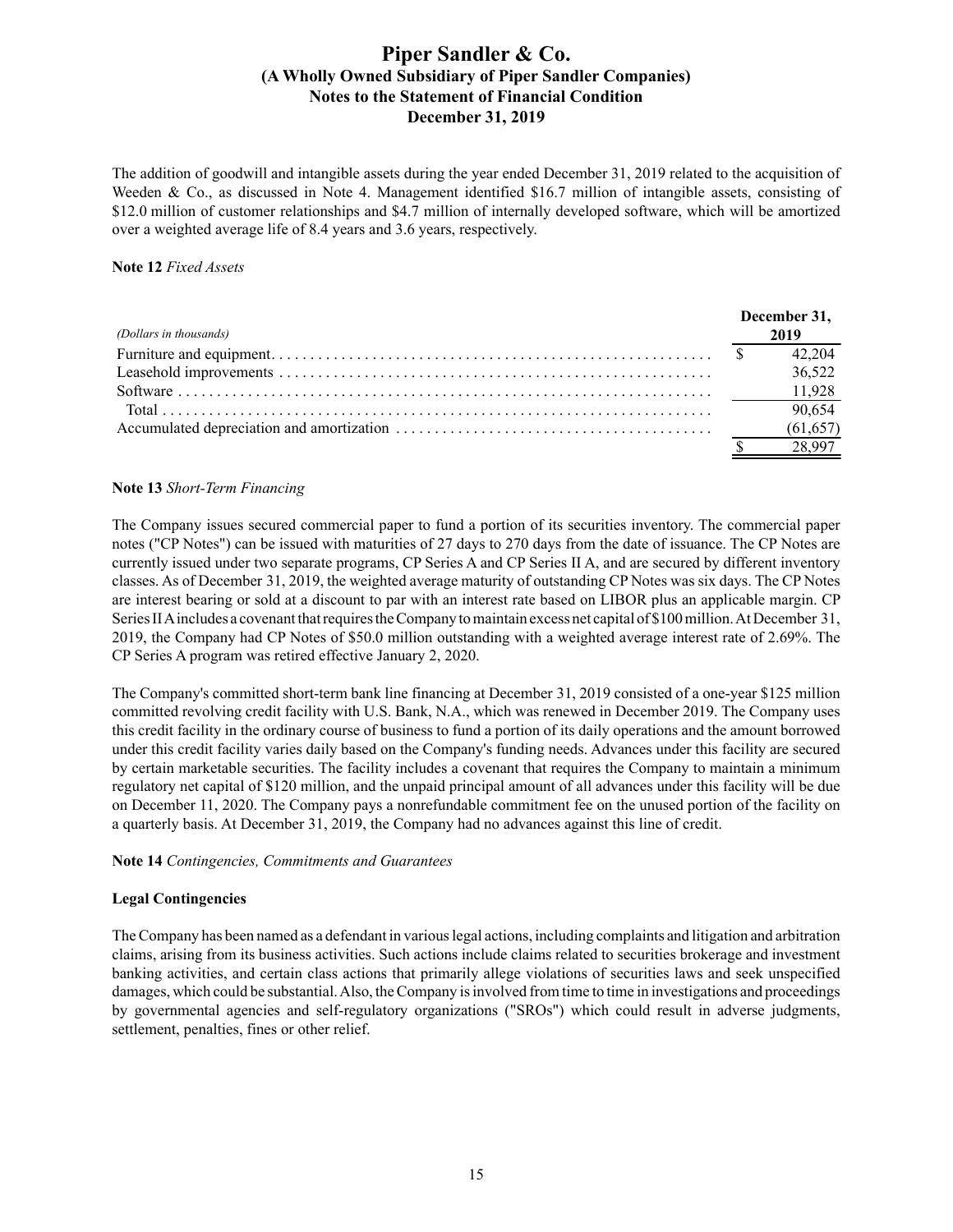The Company has established reserves for potential losses that are probable and reasonably estimable that may result from pending and potential legal actions, investigations and regulatory proceedings. Reasonably possible losses in excess of amounts accrued at December 31, 2019 are not material. In many cases, however, it is inherently difficult to determine whether any loss is probable or even possible or to estimate the amount or range of any potential loss, particularly where proceedings may be in relatively early stages or where plaintiffs are seeking substantial or indeterminate damages. Matters frequently need to be more developed before a loss or range of loss can reasonably be estimated.

Given uncertainties regarding the timing, scope, volume and outcome of pending and potential legal actions, investigations and regulatory proceedings and other factors, the amounts of reserves and ranges of reasonably possible losses are difficult to determine and of necessity subject to future revision. Subject to the foregoing, management of the Company believes, based on currently available information, after consultation with outside legal counsel and taking into account its established reserves, that pending legal actions, investigations and regulatory proceedings will be resolved with no material adverse effect on the statement of financial condition of the Company. However, if during any period a potential adverse contingency should become probable or resolved for an amount in excess of the established reserves, the financial condition as of the end of that period could be materially adversely affected. In addition, there can be no assurance that material losses will not be incurred from claims that have not yet been brought to the Company's attention or are not yet determined to be reasonably possible.

### **Operating Lease Commitments**

The Company leases office space throughout the United States. Aggregate minimum lease commitments on an undiscounted basis for the Company's operating leases (including short-term leases) as of December 31, 2019 were as follows:

*(Dollars in thousands)*

|  | 10 260  |
|--|---------|
|  | 7 900   |
|  | 6 2 7 0 |
|  | 10,860  |
|  |         |

Total minimum rentals to be received from 2020 through 2024 under noncancelable subleases were \$1.6 million at December 31, 2019.

#### **Investment Commitments**

As of December 31, 2019, the Company had commitments to invest approximately \$3.4 million in limited partnerships that make investments in private equity companies.

#### **Other Guarantees**

The Company is a member of numerous exchanges. Under the membership agreements with these entities, members generally are required to guarantee the performance of other members, and if a member becomes unable to satisfy its obligations to the exchange, other members would be required to meet shortfalls. To mitigate these performance risks, the exchanges often require members to post collateral. In addition, the Company identifies and guarantees certain clearing agents against specified potential losses in connection with providing services to the Company or its affiliates. The Company's maximum potential liability under these arrangements cannot be quantified. However, management believes the likelihood that the Company would be required to make payments under these arrangements is remote. Accordingly, no liability is recorded on the statement of financial condition for these arrangements.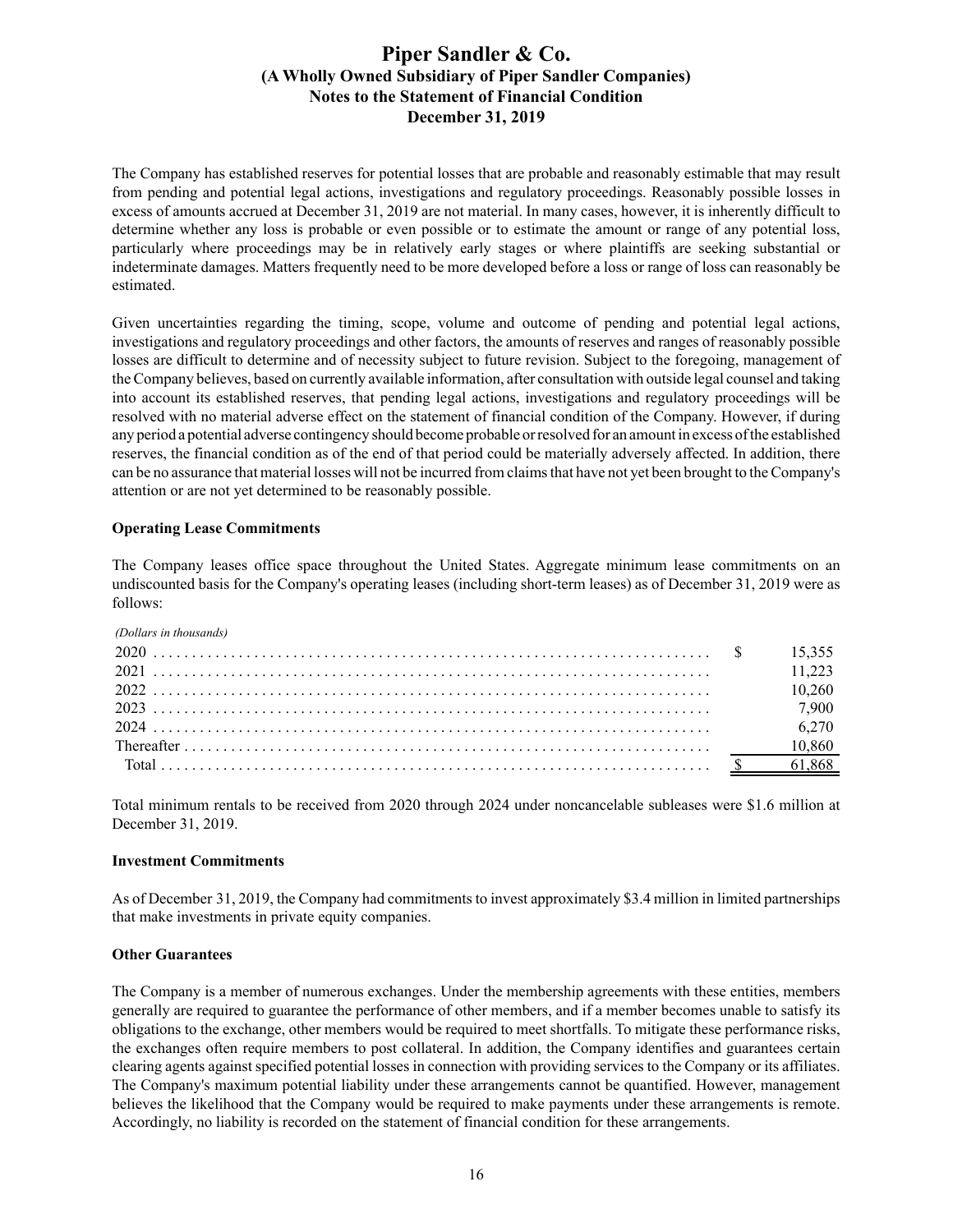### **Concentration of Credit Risk**

The Company provides investment, capital-raising and related services to a diverse group of domestic and foreign customers, including governments, corporations, and institutional and individual investors. The Company's exposure to credit risk associated with the non-performance of customers in fulfilling their contractual obligations pursuant to securities transactions can be directly impacted by volatile securities markets, credit markets and regulatory changes. This exposure is measured on an individual customer basis and on a group basis for customers that share similar attributes. To alleviate the potential for risk concentrations, counterparty credit limits have been implemented for certain products and are continually monitored in light of changing customer and market conditions.

## **Note 15** *Employee Benefit Plans*

The Parent Company has various employee benefit plans, and substantially all Company employees are covered by at least one plan. The plans include health and welfare plans and a tax-qualified retirement plan.

## **Note 16** *Parent Company Compensation Plans*

### **Stock-Based Compensation**

The Parent Company maintains a stock-based compensation plan, the Amended and Restated 2003 Annual and Long-Term Incentive Plan (the "Incentive Plan"). The Incentive Plan permits the grant of equity awards, including restricted stock, restricted stock units and non-qualified stock options, to the Company's employees. The awards granted to employees have three to five year vesting periods or cliff vest upon meeting certain performance or market-based metrics. The Incentive Plan provides for accelerated vesting of awards if there is a severance event, a change in control of the Parent Company (as defined in the Incentive Plan), in the event of a participant's death, and at the discretion of the compensation committee of the Parent Company's board of directors.

#### **Deferred Compensation Plans**

The Parent Company maintains various deferred compensation arrangements for employees.

The Mutual Fund Restricted Share Investment Plan is a fully funded deferred compensation plan which allows eligible employees to receive a portion of their incentive compensation in restricted mutual fund shares ("MFRS Awards") of investment funds. MFRS Awards vest ratably over three years in equal installments and provide for continued vesting after termination of employment so long as the employee does not violate certain post-termination restrictions set forth in the award agreement or any agreement entered into upon termination. MFRS Awards are owned by employee recipients (subject to the aforementioned vesting restrictions) and as such are not included on the statement of financial condition.

The nonqualified deferred compensation plan is an unfunded plan which allowed certain highly compensated employees, at their election, to defer a portion of their compensation. This plan was closed to future deferral elections by participants for performance periods beginning after December 31, 2017. The amounts deferred under this plan are held in a grantor trust. The Parent Company invests, as a principal, in investments to economically hedge its obligation under the nonqualified deferred compensation plan.

## **Note 17** *Net Capital Requirements and Other Regulatory Matters*

Piper Sandler is registered as a securities broker dealer with the SEC and is a member of various SROs and securities exchanges. FINRA serves as Piper Sandler's primary SRO. Piper Sandler is subject to the uniform net capital rule of the SEC and the net capital rule of FINRA. Piper Sandler has elected to use the alternative method permitted by the SEC rule which requires that it maintain minimum net capital of \$1.0 million. Advances to affiliates, repayment of subordinated debt, dividend payments and other equity withdrawals are subject to certain approvals, notifications and other provisions of SEC and FINRA rules.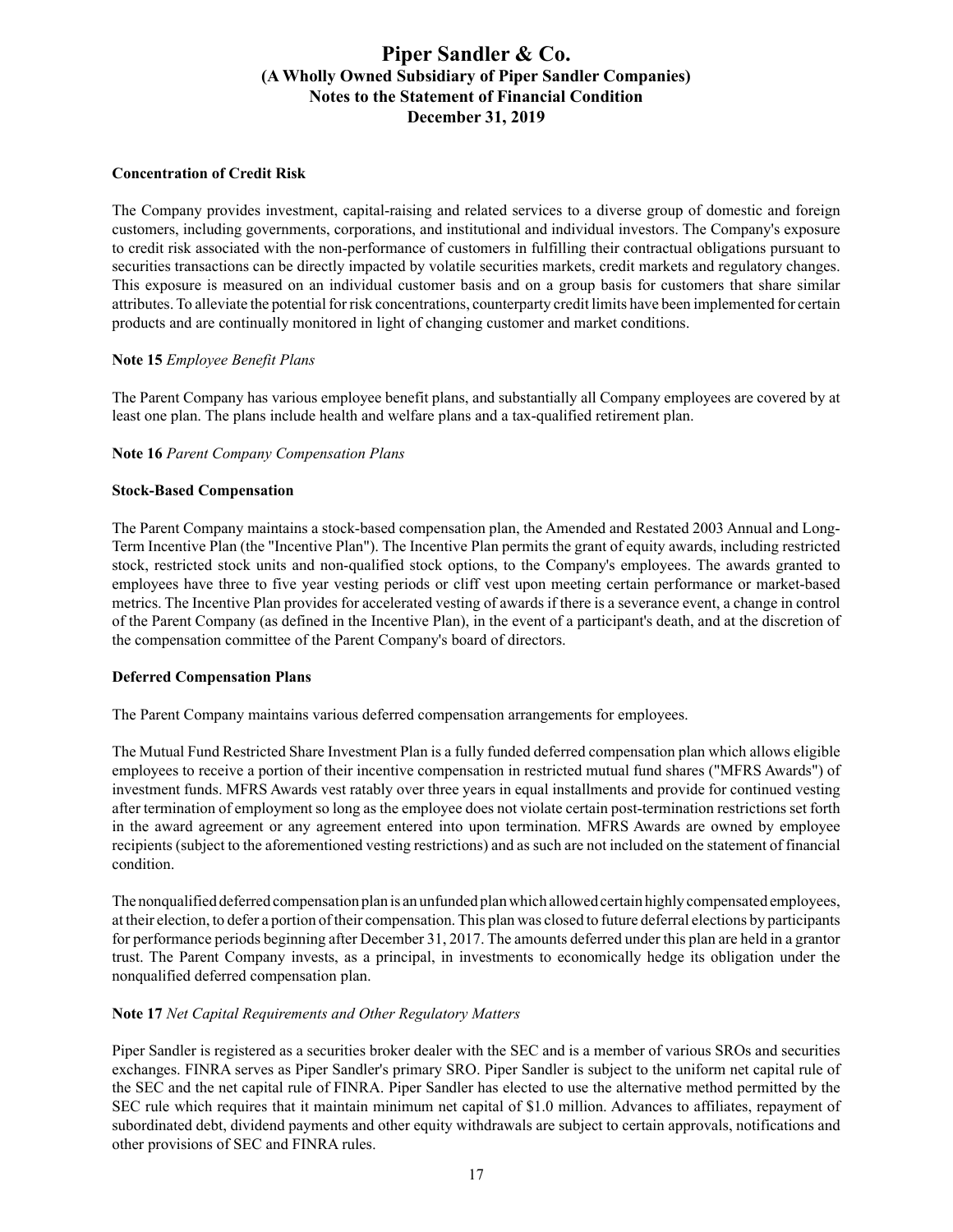At December 31, 2019, net capital calculated under the SEC rule was \$236.9 million, and exceeded the minimum net capital required under the SEC rule by \$235.9 million. The Company anticipates \$40.0 million of capital withdrawals within the next six months.

The Company's committed short-term credit facility includes a covenant requiring Piper Sandler to maintain minimum net capital of \$120 million. CP Notes issued under CP Series II A include a covenant that requires Piper Sandler to maintain excess net capital of \$100 million. The Company's fully disclosed clearing agreement with Pershing also includes a covenant requiring Piper Sandler to maintain excess net capital of \$120 million.

### **Note 18** *Income Taxes*

Deferred income tax assets and liabilities reflect the tax effect of temporary differences between the carrying amount of assets and liabilities for financial reporting purposes and the amounts used for the same items for income tax reporting purposes. The net deferred income tax assets consisted of the following items at December 31, 2019:

# *(Dollars in thousands)* Deferred tax assets: Deferred compensation . . . . . . . . . . . . . . . . . . . . . . . . . . . . . . . . . . . . . . . . . . . . . . . . . . . . . . . . \$ 54,499 Accrued lease liability . . . . . . . . . . . . . . . . . . . . . . . . . . . . . . . . . . . . . . . . . . . . . . . . . . . . . . . . . 13,146 Goodwill tax basis in excess of book basis . . . . . . . . . . . . . . . . . . . . . . . . . . . . . . . . . . . . . . . . . 11,059 Liabilities/accruals not currently deductible . . . . . . . . . . . . . . . . . . . . . . . . . . . . . . . . . . . . . . . . 1,484 Other. . . . . . . . . . . . . . . . . . . . . . . . . . . . . . . . . . . . . . . . . . . . . . . . . . . . . . . . . . . . . . . . . . . . . . . 4,490 Total deferred tax assets. . . . . . . . . . . . . . . . . . . . . . . . . . . . . . . . . . . . . . . . . . . . . . . . . . . . . . . 84,678 Deferred tax liabilities: Right-of-use lease asset . . . . . . . . . . . . . . . . . . . . . . . . . . . . . . . . . . . . . . . . . . . . . . . . . . . . . . . . 8,905 Fixed assets . . . . . . . . . . . . . . . . . . . . . . . . . . . . . . . . . . . . . . . . . . . . . . . . . . . . . . . . . . . . . . . . . 3,427 Other. . . . . . . . . . . . . . . . . . . . . . . . . . . . . . . . . . . . . . . . . . . . . . . . . . . . . . . . . . . . . . . . . . . . . . . 587 Total deferred tax liabilities. . . . . . . . . . . . . . . . . . . . . . . . . . . . . . . . . . . . . . . . . . . . . . . . . . . . 12,919 Net deferred tax assets . . . . . . . . . . . . . . . . . . . . . . . . . . . . . . . . . . . . . . . . . . . . . . . . . . . . . . . . . . \$ 71,759

The realization of deferred tax assets is assessed and a valuation allowance is recorded to the extent that it is more likely than not that any portion of the deferred tax asset will not be realized. The Company believes that its future tax profits will be sufficient to recognize its deferred tax assets.

In conjunction with its acquisition of Weeden & Co, the Company recorded a \$4.1 million liability for uncertain state and local income tax positions, along with a corresponding indemnification asset.

## **Note 19** *Related Party Transactions*

The Company has significant transactions with the Parent Company and the Parent Company's other subsidiaries. The Company arranges for the purchase or sale of securities, holds investments in funds managed by affiliates and markets derivative instruments for affiliates. The Company allocates expenses or records a portion of the revenues earned by affiliates in return for services provided to affiliates. Certain operating expenses, along with advances for certain investments, incurred by affiliates are initially paid by the Company and subsequently reimbursed by the affiliates. The Company also owns investments in affiliated funds that are accounted for under the equity method. In addition, the Company may transact with the Parent Company for the financing of its operations and reimburses the Parent Company for expenses associated with stock-based compensation awards issued to Company employees. At December 31, 2019, an intercompany payable to the Parent Company of \$285.5 million represents the amounts payable for related party transactions.